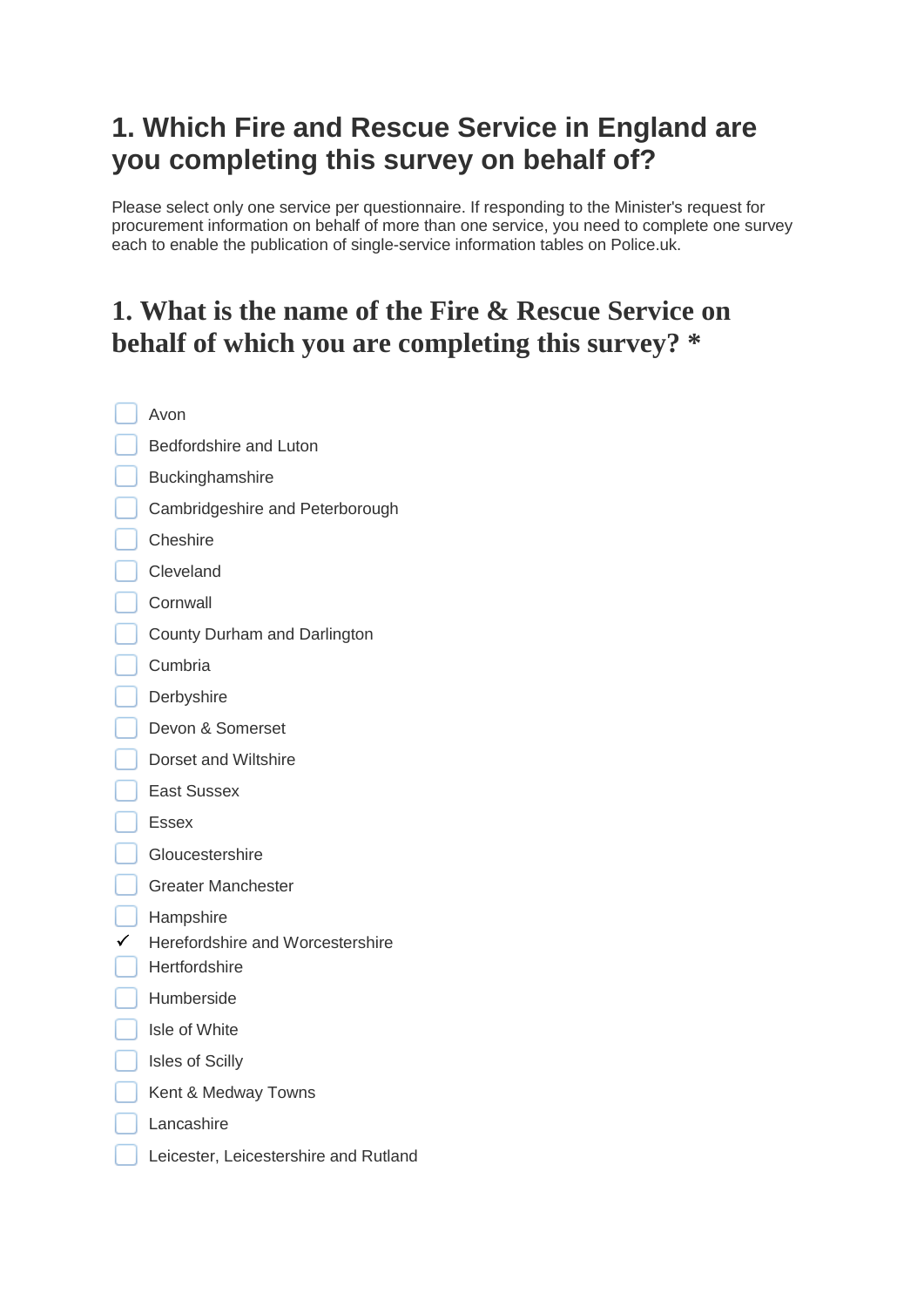| Lincolnshire                           |  |
|----------------------------------------|--|
| London Fire Brigade                    |  |
| Merseyside                             |  |
| Norfolk                                |  |
| Northamptonshire                       |  |
| Northumberland                         |  |
| North Yorkshire                        |  |
| Nottinghamshire and City of Nottingham |  |
| Oxfordshire                            |  |
| <b>Royal Berkshire</b>                 |  |
| Shropshire                             |  |
| South Yorkshire                        |  |
| Stoke-on-Trent and Staffordshire       |  |
| <b>Suffolk</b>                         |  |
| <b>Surrey</b>                          |  |
| Tyne and Wear                          |  |
| Warwickshire                           |  |
| <b>West Midlands</b>                   |  |
| <b>West Sussex</b>                     |  |
| <b>West Yorkshire</b>                  |  |
|                                        |  |

# **2. Please give the following information about the service's most recent purchase of Fire Fighting Helmet (without torch), using the descriptors provided below as reference standards to inform your answer:**

Standard descriptors: BS EN 443:2008 Helmets for fire fighting in buildings and other structures BS EN 14458:2004 Personal eye-equipment. Faceshields and visors for use with firefighters and high performance industrial safety helmets used by firefighters, ambulance and emergency services. Please use the comments box to detail different specifications. If leased/managed service, please provide information on replacement of the item.

# **2. Referring to the most recent purchase of this item, please provide: \***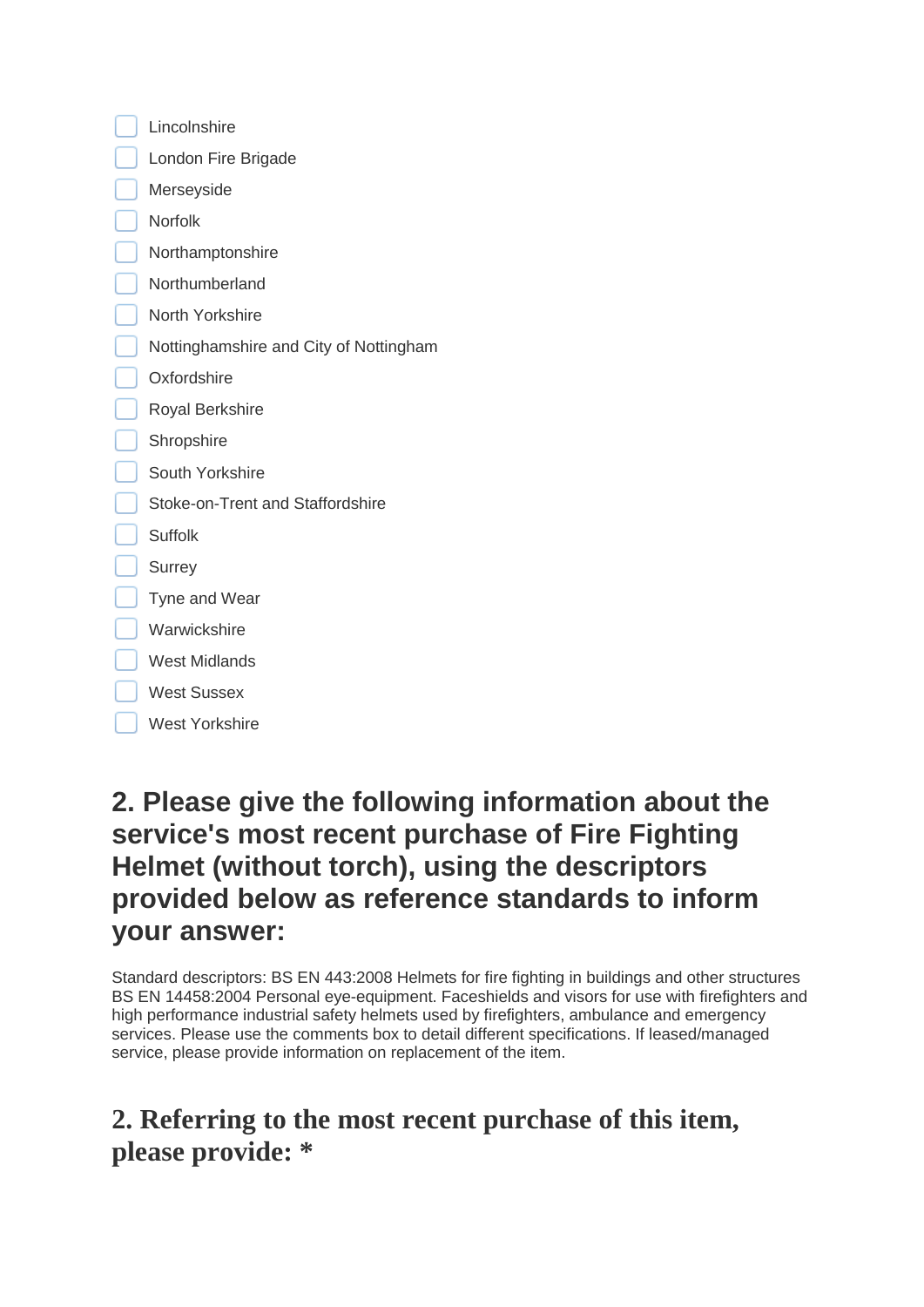|                                          | 167.05                  |
|------------------------------------------|-------------------------|
| Unit price? $(E)$                        | $\ast$                  |
|                                          | 12                      |
| Quantity bought in this single purchase? |                         |
|                                          | $\ast$                  |
| Date of purchase? (dd/mm/yyyy)           | 11/06/2016              |
|                                          | $\ast$                  |
|                                          | <b>Bristol Uniforms</b> |
| Supplier's name? (not for publication)   | *                       |

#### Additional information:

HWFRS are part of the national ICP project and as such the cost above is the replacement cost of the item only. It should be noted this is a fixed price for the term of the contract (7.5 years). HWFRS has had a contract with Bristol Uniforms (for the last six years) which provides a fully managed service. HWFRS has a 15 year (2 x 7.5yr parts) lease arrangement with Bristol Uniforms that costs £500.84 per Firefighter per annum for a full issue of all firefighting Personal Protective Equipment (PPE). If all procured individually would cost £980, (1x tunic, 1x over trousers, 1x helmet, 2x hood, 2x pairs of gloves, 1x leather boots, 1x rubber boots)

This annual cost (£500 per person) includes full maintenance, supply, collection, delivery, stock management, cleaning and repair as well as the availability and resilience of additional stock. The contract is for 15 years and divided into two parts with the current full set of PPE in use for 7.5 years which represents an overall cost of £3,756. After deducting the equivalent replacement costs of all the items supplied it can be seen that for a 7.5 year term the fully managed system and services received cost £2776 or £370 per annum per person. At the 7.5 year point the PPE receives a technical refresh and completely new set of PPE is issued for the second term of the contract under similar arrangements.

#### **3. Was the purchase: \***

|                                                         | Yes | No. |
|---------------------------------------------------------|-----|-----|
| Made under a<br>collaborative framework<br>or contract? |     |     |
| A collaborative (joint)<br>purchase?                    |     |     |

#### **4. If you have answered 'Yes' at least once to the previous question, please detail:**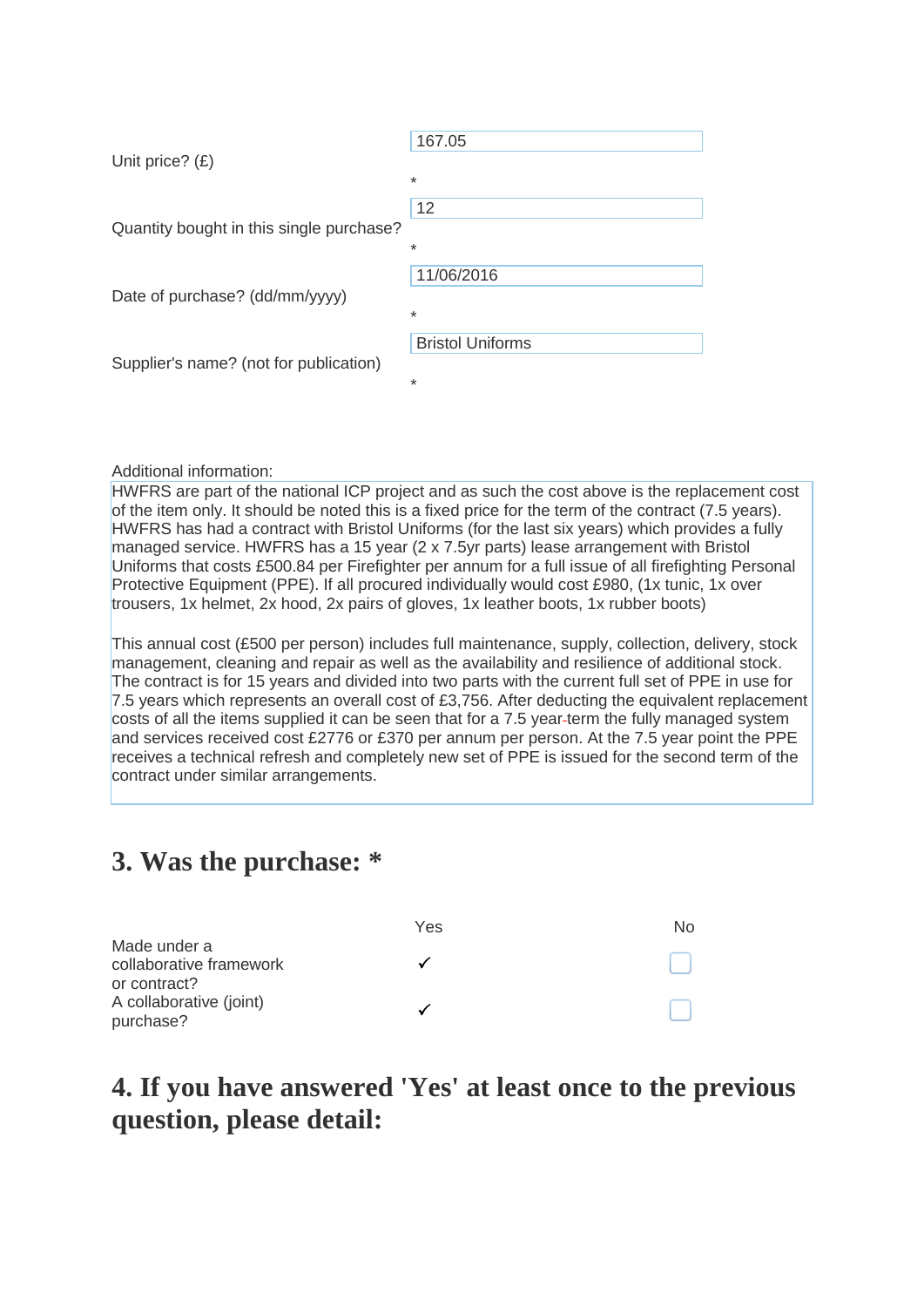What is the name of the lead contracting authority? (not for publication)

Formerly Firebuy now Crown Commercial Service (CCS)

What is the name of the framework or contract reference? (not for publication)

Central PPE and Clothing Contract (CPCC)

# **3. Please give the following information about the service's most recent purchase of Fire Hood, using the descriptors provided below as reference standards to inform your answer:**

Standard descriptors: BS EN 13911: 2004 + annex A & B, Protective clothing for firefighters. Requirements and test methods for fire hoods for firefighters: BS EN 367:1992 Protective clothing. Protection against heat and fire. Method for determining heat transmission on exposure to flame. BS EN ISO 13688:2013 Protective clothing. General requirements. Please use the comments box to detail different specifications. If leased/managed service, please provide information on replacement of the item.

#### **5. Referring to the most recent purchase of this item, please provide: \***

| Unit price? $(E)$                        | 16.56                        |
|------------------------------------------|------------------------------|
|                                          | $\ast$                       |
| Quantity bought in this single purchase? | 24<br>$\ast$                 |
| Date of purchase? (dd/mm/yyyy)           | 11/06/16<br>*                |
| Supplier's name? (not for publication)   | <b>Bristol Uniforms</b><br>* |

Additional information:

HWFRS are part of the national ICP project and as such the cost above is the replacement cost of the item only. It should be noted this is a fixed price for the term of the contract (7.5 years). HWFRS has had a contract with Bristol Uniforms (for the last six years) which provides a fully managed service. HWFRS has a 15 year (2 x 7.5yr parts) lease arrangement with Bristol Uniforms that costs £500.84 per Firefighter per annum for a full issue of all firefighting Personal Protective Equipment (PPE). If all procured individually would cost £980, (1x tunic, 1x over trousers, 1x helmet, 2x hood, 2x pairs of gloves, 1x leather boots, 1x rubber boots)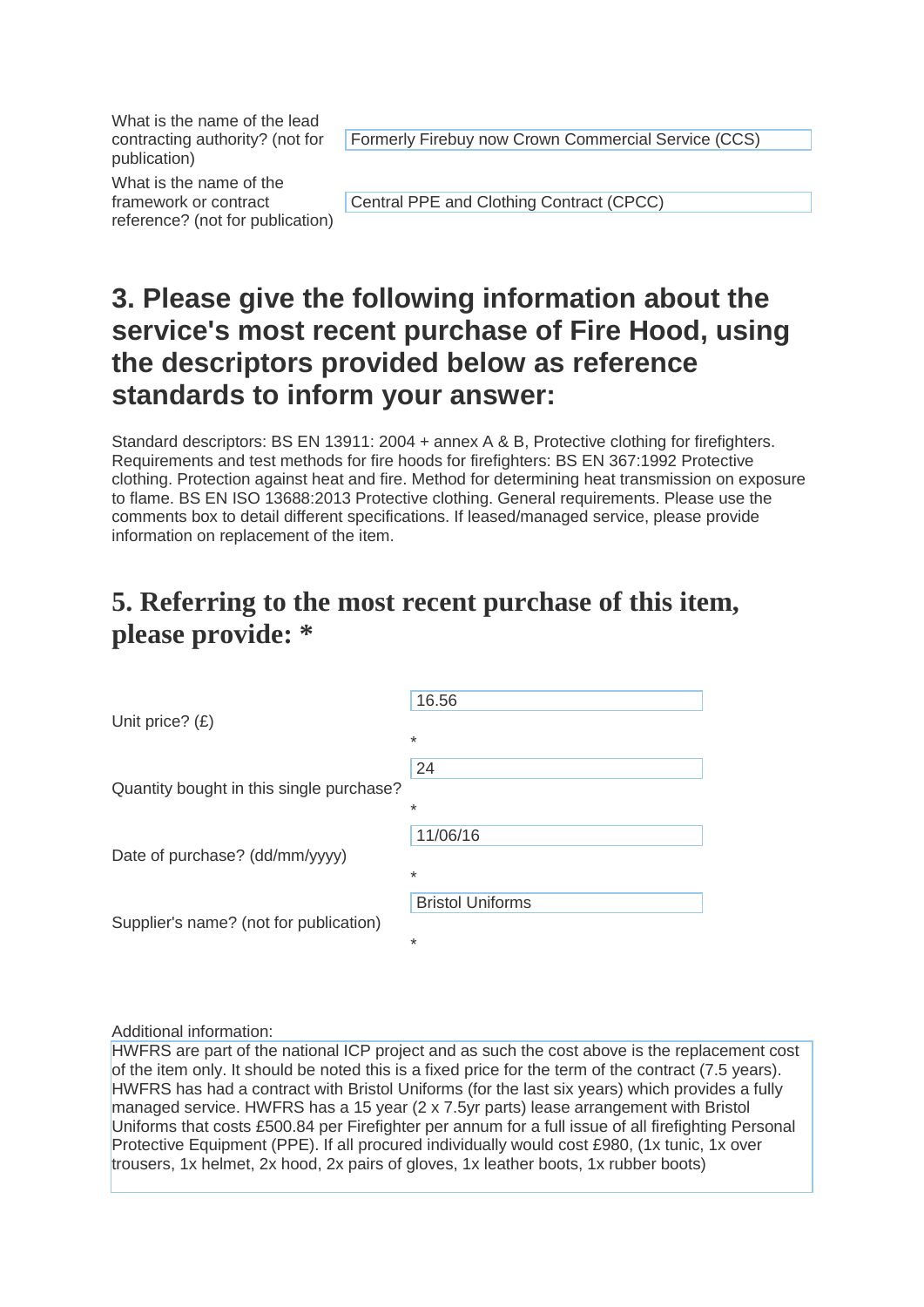This annual cost (£500 per person) includes full maintenance, supply, collection, delivery, stock management, cleaning and repair as well as the availability and resilience of additional stock. The contract is for 15 years and divided into two parts with the current full set of PPE in use for 7.5 years which represents an overall cost of £3,756. After deducting the equivalent replacement costs of all the items supplied it can be seen that for a 7.5 year term the fully managed system and services received cost £2776 or £370 per annum per person. At the 7.5 year point the PPE receives a technical refresh and completely new set of PPE is issued for the second term of the contract under similar arrangements.

#### **6. Was the purchase: \***

|                         | Yes | Nο |
|-------------------------|-----|----|
| Made under a            |     |    |
| collaborative framework |     |    |
| or contract?            |     |    |
| A collaborative (joint) |     |    |
| purchase?               |     |    |

### **7. If you have answered 'Yes' at least once to the previous question, please detail:**

What is the name of the lead contracting authority? (not for publication)

What is the name of the framework or contract reference? (not for publication)

Formerly Firebuy now Crown Commercial Service (CCS)

Central PPE and Clothing Contract (CPCC)

# **4. Please give the following information about the service's most recent purchase of Fire Fighting Tunic and Trousers (structural protective personal equipment), using the descriptors provided below as reference standards to inform your answer:**

Standard descriptors: BS EN 469:2005 Protective clothing for firefighters. Performance requirements for protective clothing for firefighting. Please use the comments box to detail different specifications. If leased/managed service, please provide information on replacement of the item.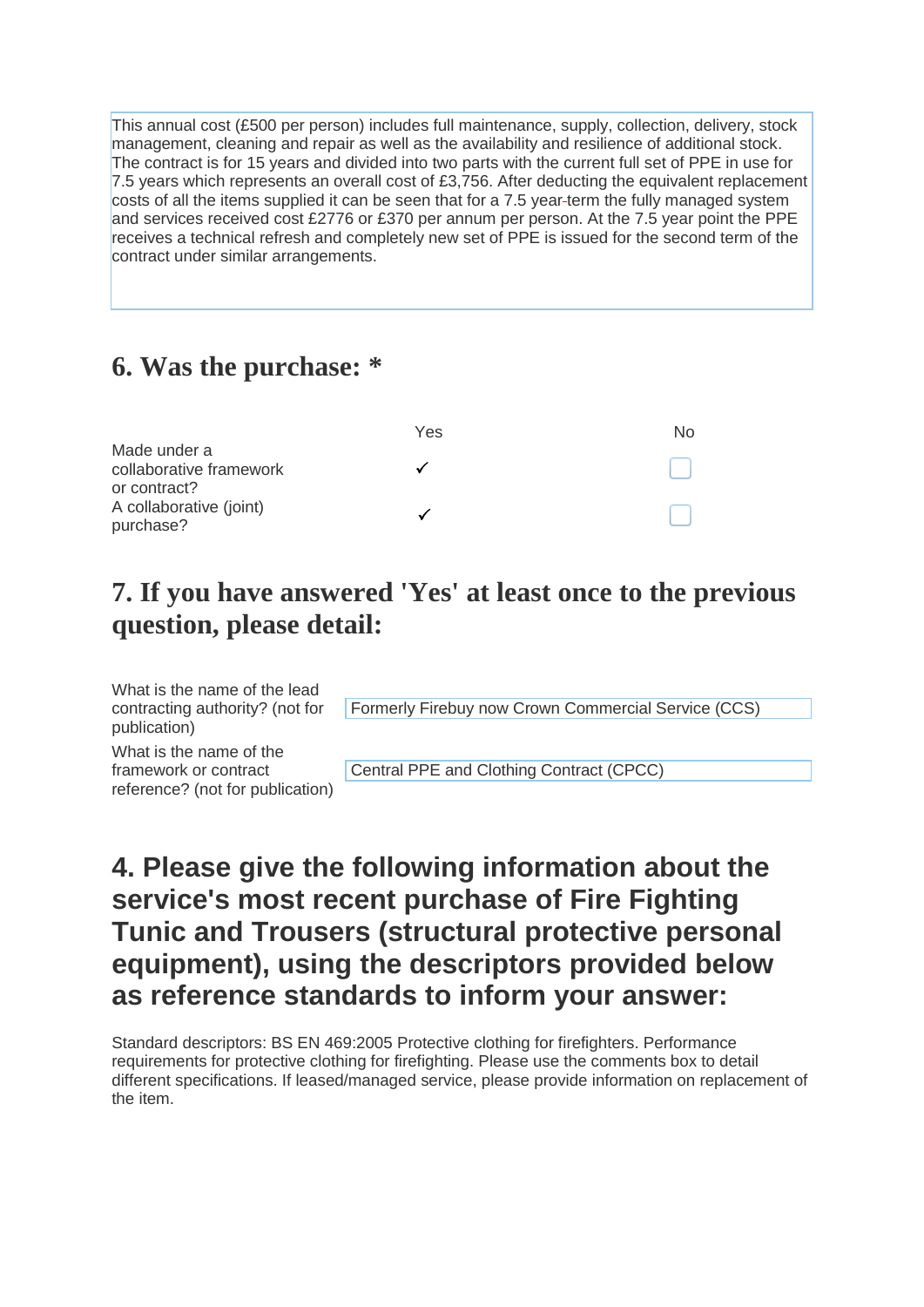#### **8. Referring to the most recent purchase of this item, please provide: \***

| Unit price? $(E)$                        | Tunic - 278.84/Trousers - 212.64<br>$\ast$ |
|------------------------------------------|--------------------------------------------|
| Quantity bought in this single purchase? | 12<br>$\ast$                               |
| Date of purchase? (dd/mm/yyyy)           | 11/06/16<br>$\ast$                         |
| Supplier's name? (not for publication)   | <b>Bristol Uniforms</b><br>$\ast$          |

Additional information:

HWFRS are part of the national ICP project and as such the cost above is the replacement cost of the item only. It should be noted this is a fixed price for the term of the contract (7.5 years). HWFRS has had a contract with Bristol Uniforms (for the last six years) which provides a fully managed service. HWFRS has a 15 year (2 x 7.5yr parts) lease arrangement with Bristol Uniforms that costs £500.84 per Firefighter per annum for a full issue of all firefighting Personal Protective Equipment (PPE). If all procured individually would cost £980, (1x tunic, 1x over trousers, 1x helmet, 2x hood, 2x pairs of gloves, 1x leather boots, 1x rubber boots)

This annual cost (£500 per person) includes full maintenance, supply, collection, delivery, stock management, cleaning and repair as well as the availability and resilience of additional stock. The contract is for 15 years and divided into two parts with the current full set of PPE in use for 7.5 years which represents an overall cost of £3,756. After deducting the equivalent replacement costs of all the items supplied it can be seen that for a 7.5 year term the fully managed system and services received cost £2776 or £370 per annum per person. At the 7.5 year point the PPE receives a technical refresh and completely new set of PPE is issued for the second term of the contract under similar arrangements

#### **9. Was the purchase: \***

|                                                         | Yes | N <sub>O</sub> |
|---------------------------------------------------------|-----|----------------|
| Made under a<br>collaborative framework<br>or contract? |     |                |
| A collaborative (joint)<br>purchase?                    |     |                |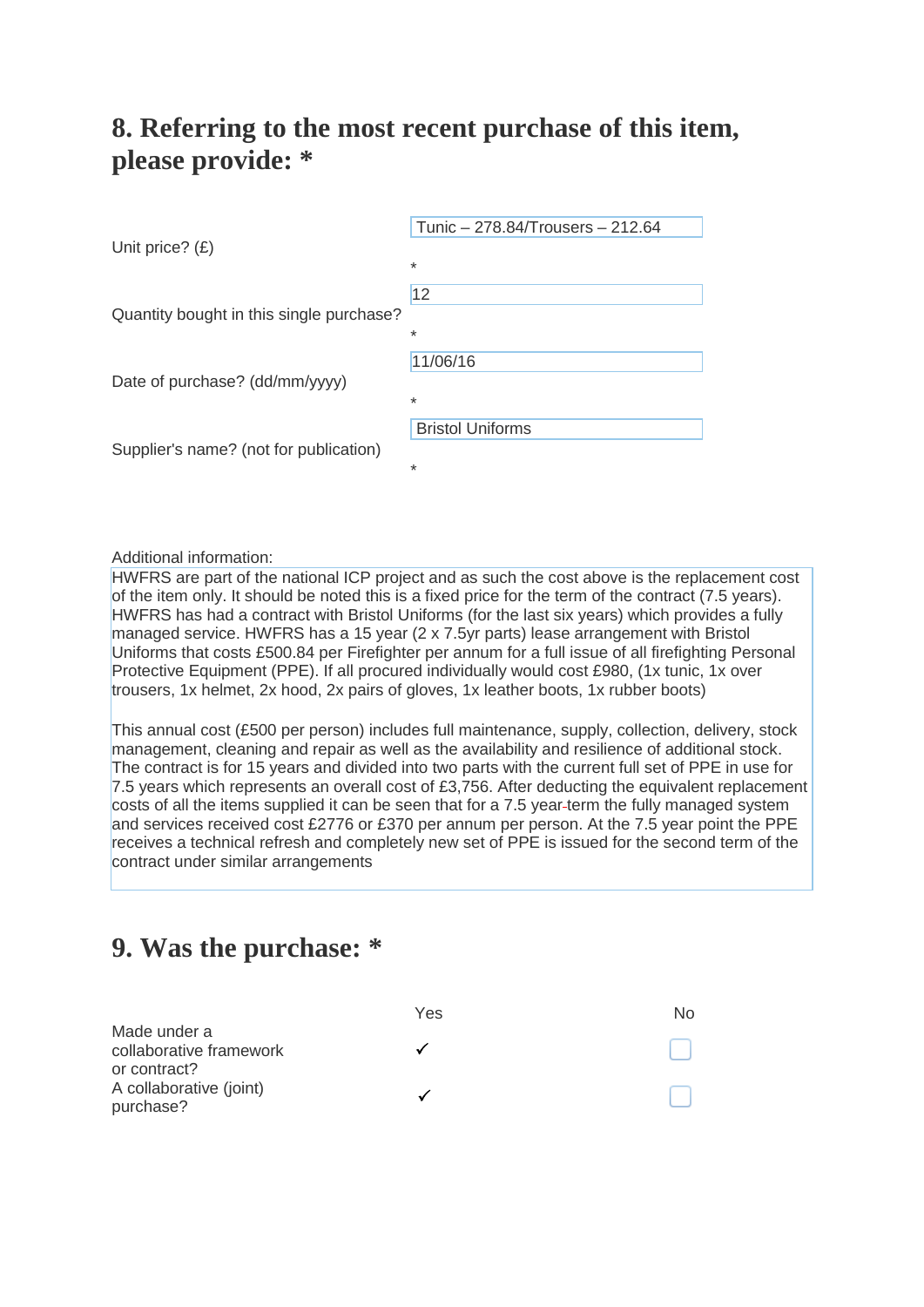What is the name of the lead contracting authority? (not for publication)

Formerly Firebuy now Crown Commercial Service (CCS)

What is the name of the framework or contract reference? (not for publication)

Central PPE and Clothing Contract (CPCC)

## **5. Please give the following information about the service's most recent purchase of Fire Fighting Boots (leather), using the descriptors provided below as reference standards to inform your answer:**

Standard descriptors: BS EN 15090:2012 Footwear for Firefighters (Type 2). EN ISO 20345:2011 Personal protective equipment. Safety footwear. Please use the comments box to detail different specifications. If leased/managed service, please provide information on replacement of the item.

#### **11. Referring to the most recent purchase of this item, please provide: \***

| 148.65                  |
|-------------------------|
| $\star$                 |
| 12                      |
| $\ast$                  |
| 11/06/16                |
| $\star$                 |
| <b>Bristol Uniforms</b> |
| $\ast$                  |
|                         |

Additional information: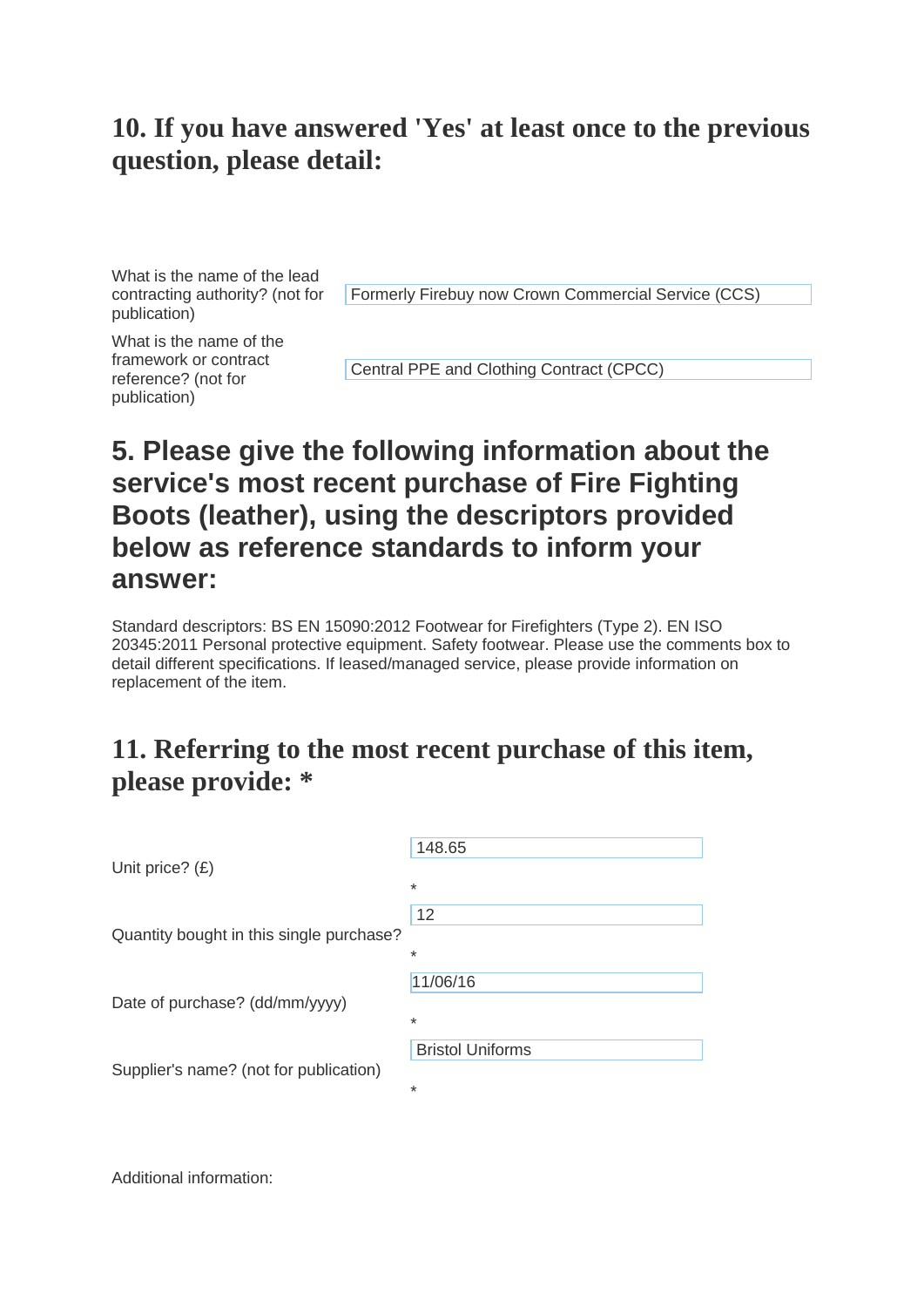HWFRS are part of the national ICP project and as such the cost above is the replacement cost of the item only. It should be noted this is a fixed price for the term of the contract (7.5 years). HWFRS has had a contract with Bristol Uniforms (for the last six years) which provides a fully managed service. HWFRS has a 15 year (2 x 7.5yr parts) lease arrangement with Bristol Uniforms that costs £500.84 per Firefighter per annum for a full issue of all firefighting Personal Protective Equipment (PPE). If all procured individually would cost £980, (1x tunic, 1x over trousers, 1x helmet, 2x hood, 2x pairs of gloves, 1x leather boots, 1x rubber boots)

This annual cost (£500 per person) includes full maintenance, supply, collection, delivery, stock management, cleaning and repair as well as the availability and resilience of additional stock. The contract is for 15 years and divided into two parts with the current full set of PPE in use for 7.5 years which represents an overall cost of £3,756. After deducting the equivalent replacement costs of all the items supplied it can be seen that for a 7.5 year term the fully managed system and services received cost £2776 or £370 per annum per person. At the 7.5 year point the PPE receives a technical refresh and completely new set of PPE is issued for the second term of the contract under similar arrangement

#### **12. Was the purchase: \***

|                                                         | Yes | Nο |
|---------------------------------------------------------|-----|----|
| Made under a<br>collaborative framework<br>or contract? |     |    |
| A collaborative (joint)<br>purchase?                    |     |    |

#### **13. If you have answered 'Yes' at least once to the previous question, please detail:**

What is the name of the lead contracting authority? (not for publication) Formerly Firebuy now Crown Commercial Service (CCS) What is the name of the

framework or contract reference? (not for publication)

Central PPE and Clothing Contract (CPCC)

**6. Please give the following information about the service's most recent purchase of Fire Fighting Gloves, using the descriptors provided below as reference standards to inform your answer:**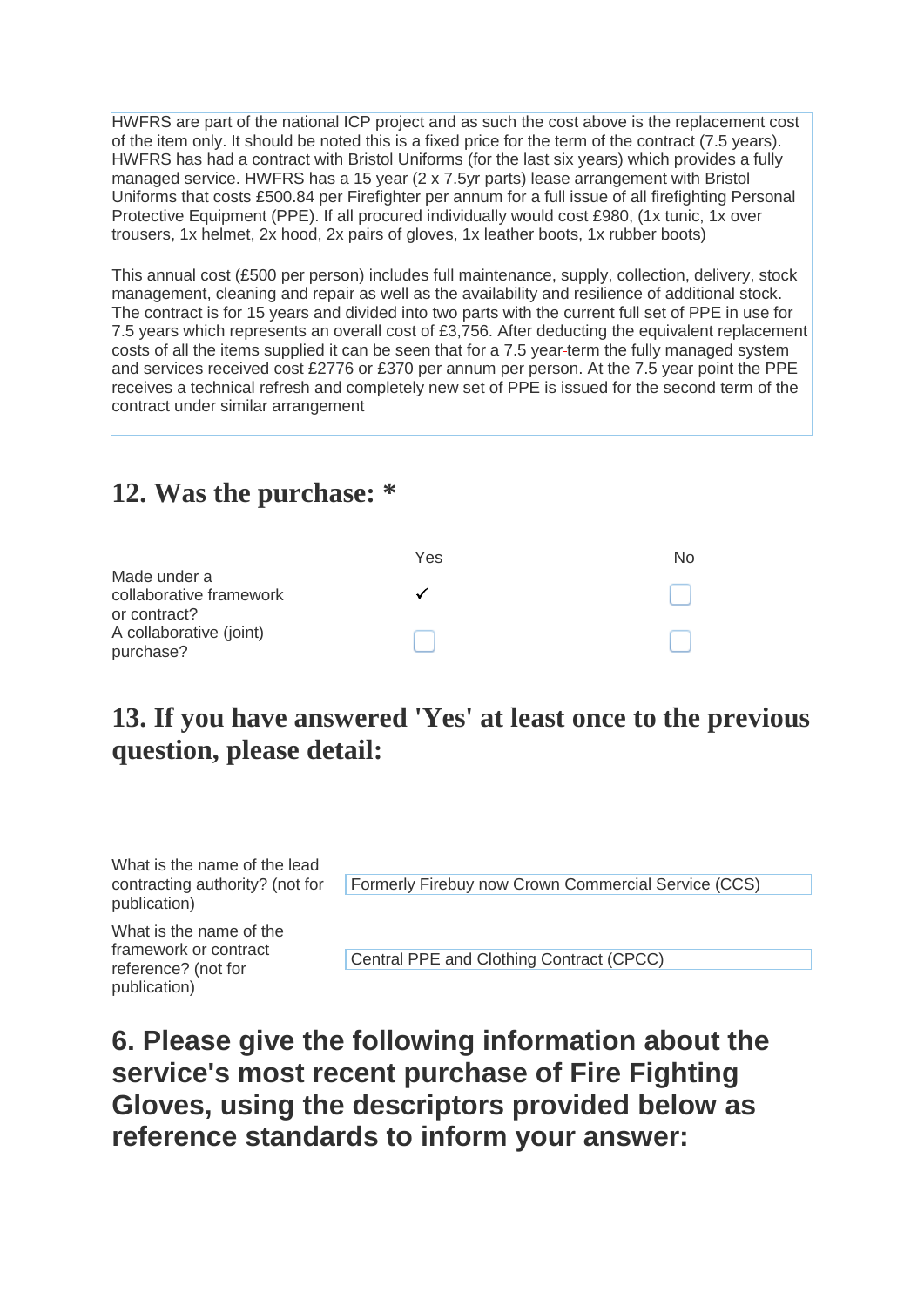Standard descriptors: BS EN 388:2003 Protective gloves against mechanical risks. BS EN 407:2004 Protective gloves against thermal risks (heat and/or fire). BS EN 420:2003+A1:2009 Protective gloves. General requirements and test methods. BS EN 659:2003+A1:2008 Protective gloves for firefighters. Please use the comments box to detail different specifications. If leased/managed service, please provide information on replacement of the item.

#### **14. Referring to the most recent purchase of this item, please provide: \***

|                                          | 46.42                             |
|------------------------------------------|-----------------------------------|
| Unit price? $(E)$                        | $\ast$                            |
|                                          | 24                                |
| Quantity bought in this single purchase? | $\ast$                            |
|                                          | 11/06/16                          |
| Date of purchase? (dd/mm/yyyy)           |                                   |
|                                          | $\ast$<br><b>Bristol Uniforms</b> |
| Supplier's name? (not for publication)   |                                   |
|                                          | $\ast$                            |

#### Additional information:

HWFRS are part of the national ICP project and as such the cost above is the replacement cost of the item only. It should be noted this is a fixed price for the term of the contract (7.5 years). HWFRS has had a contract with Bristol Uniforms (for the last six years) which provides a fully managed service. HWFRS has a 15 year (2 x 7.5yr parts) lease arrangement with Bristol Uniforms that costs £500.84 per Firefighter per annum for a full issue of all firefighting Personal Protective Equipment (PPE). If all procured individually would cost £980, (1x tunic, 1x over trousers, 1x helmet, 2x hood, 2x pairs of gloves, 1x leather boots, 1x rubber boots)

This annual cost (£500 per person) includes full maintenance, supply, collection, delivery, stock management, cleaning and repair as well as the availability and resilience of additional stock. The contract is for 15 years and divided into two parts with the current full set of PPE in use for 7.5 years which represents an overall cost of £3,756. After deducting the equivalent replacement costs of all the items supplied it can be seen that for a 7.5 year term the fully managed system and services received cost £2776 or £370 per annum per person. At the 7.5 year point the PPE receives a technical refresh and completely new set of PPE is issued for the second term of the contract under similar arrangements

#### **15. Was the purchase: \***

Yes No Made under a  $\mathsf{r}$  collaborative framework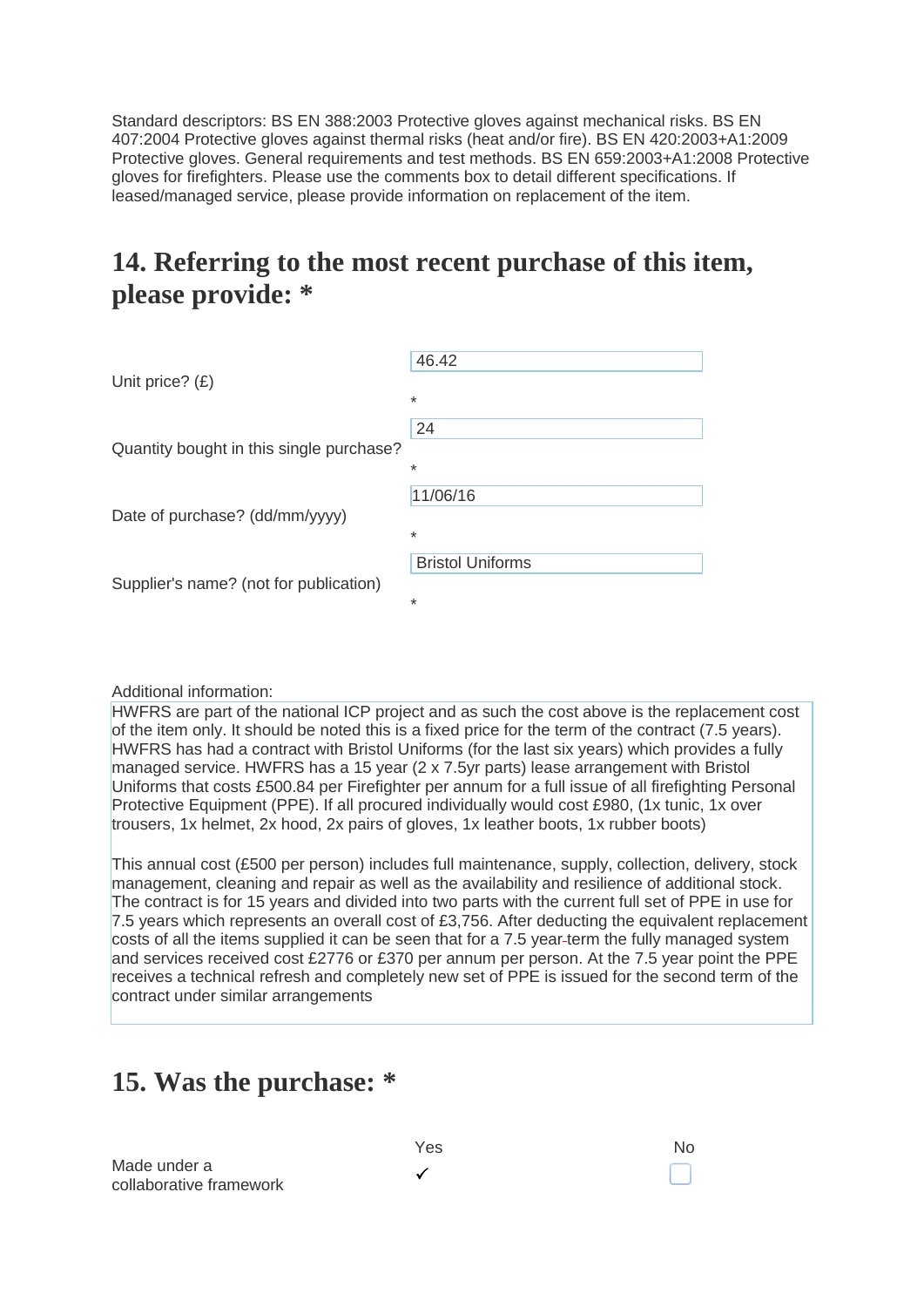| Yes | <b>No</b> |
|-----|-----------|
| ✓   | $\Box$    |

**16. If you have answered 'Yes' at least once to the previous** 

# **question, please detail:**

What is the name of the lead contracting authority? (not for publication)

Formerly Firebuy now Crown Commercial Service (CCS)

What is the name of the framework or contract reference? (not for publication)

or contract?

purchase?

A collaborative (joint)

Central PPE and Clothing Contract (CPCC)

# **7. Please give the following information about the service's most recent purchase of Fleece (or Jumper, if Fleece not purchased by the service), using the descriptors provided below as reference standards to inform your answer:**

Standard descriptors: BS 5426:1993 Specification for workwear and career wear BS 1771- 2:1990 Fabrics for uniforms and workwear. Specification for fabrics from cellulosic fibres, synthetic fibres and blends. Please indicate whether the information given relates to the purchase of Fleece and costs include the service's logo/badge in the comments box.

#### **17. Referring to the most recent purchase of this item, please provide: \***

|                                          | 38.09                   |
|------------------------------------------|-------------------------|
| Unit price? $(E)$                        | $\ast$                  |
|                                          |                         |
|                                          | 1                       |
| Quantity bought in this single purchase? | $\ast$                  |
|                                          | 05/05/16                |
| Date of purchase? (dd/mm/yyyy)           | $\ast$                  |
|                                          |                         |
| Supplier's name? (not for publication)   | <b>Bristol Uniforms</b> |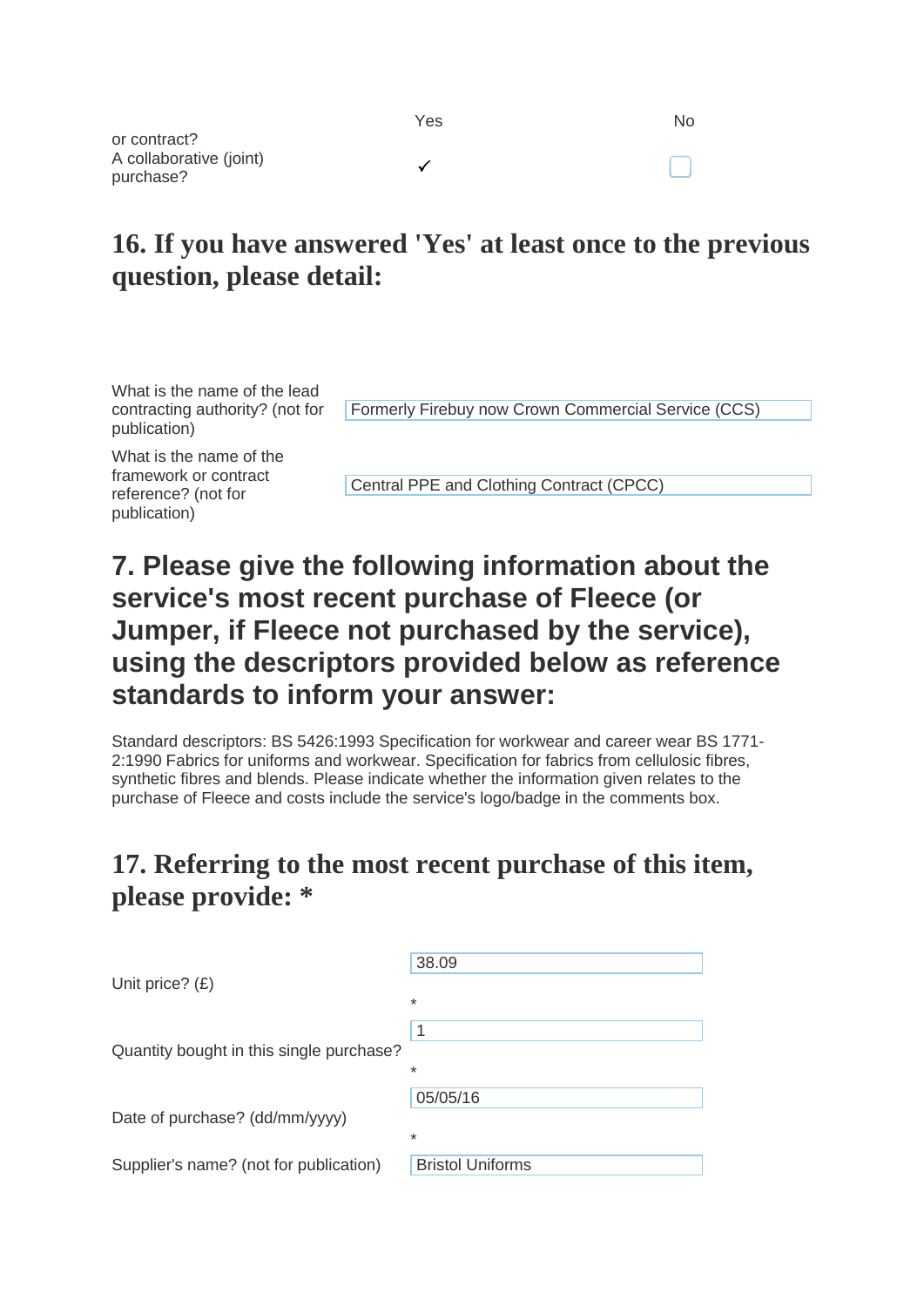Additional information:

As part of the national PPE contract (referred to above) the workwear was an additional part of the nationally led contract through Firebuy (now managed by Crown Commercial Service, CCS) termed the Integrated Clothing Project (ICP). This offered to provide a full set of workwear including the item listed above.

\*

The costs for this were determined and available through the nationally led contract. The workwear is purchased and owned (not leased), but is still part of managed system for stock requests and allocation (not laundering etc), whereby stock is not held in HWFRS but managed remotely through a Bristol Uniforms supplied IT solution. The clothing can be sent direct to the user thereby removing the need for HWFRS handling of these items.

#### **18. Was the purchase: \***

|                                      | Yes | NΩ |
|--------------------------------------|-----|----|
| Made under a                         |     |    |
| collaborative framework              |     |    |
| or contract?                         |     |    |
| A collaborative (joint)<br>purchase? |     |    |
|                                      |     |    |

#### **19. If you have answered 'Yes' at least once to the previous question, please detail:**

What is the name of the lead contracting authority? (not for publication) Formerly Firebuy now Crown Commercial Service (CCS)

What is the name of the framework or contract reference? (not for publication)

Central PPE and Clothing Contract (CPCC)

**8. Please give the following information about the service's most recent purchase of Trousers, using the descriptors provided below as reference standards to inform your answer:**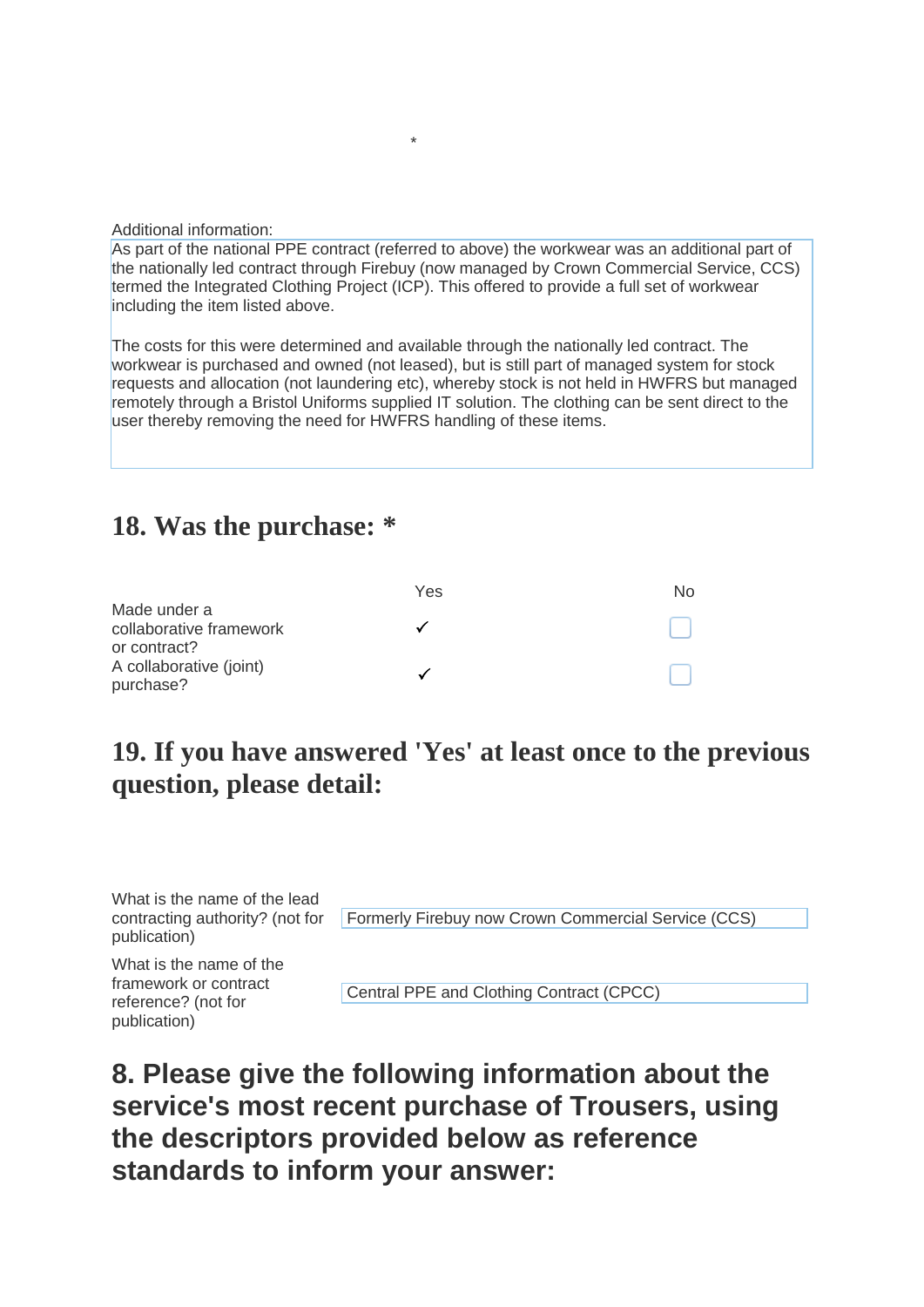Standard descriptors: BS 5426:1993 Specification for workwear and career wear BS 1771- 2:1990 Fabrics for uniforms and workwear. Specification for fabrics from cellulosic fibres, synthetic fibres and blends. Please indicate whether the cost information given includes the service's logo/badge in the comments box.

#### **20. Referring to the most recent purchase of this item, please provide: \***

| Unit price? $(E)$                        | 11.42                   |
|------------------------------------------|-------------------------|
|                                          | $\ast$                  |
| Quantity bought in this single purchase? | 2                       |
|                                          | $\ast$                  |
| Date of purchase? (dd/mm/yyyy)           | 05/05/16                |
|                                          | $\ast$                  |
| Supplier's name? (not for publication)   | <b>Bristol Uniforms</b> |
|                                          | $\ast$                  |

Additional information:

As part of the national PPE contract (referred to above) the workwear was an additional part of the nationally led contract through Firebuy (now managed by Crown Commercial Service, CCS) termed the Integrated Clothing Project (ICP). This offered to provide a full set of workwear including the item listed above.

The costs for this were determined and available through the nationally led contract. The workwear is purchased and owned (not leased), but is still part of managed system for stock requests and allocation (not laundering etc), whereby stock is not held in HWFRS but managed remotely through a Bristol Uniforms supplied IT solution. The clothing can be sent direct to the user thereby removing the need for HWFRS handling of these items.

#### **21. Was the purchase: \***

|                                                         | Yes | No. |
|---------------------------------------------------------|-----|-----|
| Made under a<br>collaborative framework<br>or contract? |     |     |
| A collaborative (joint)<br>purchase?                    |     |     |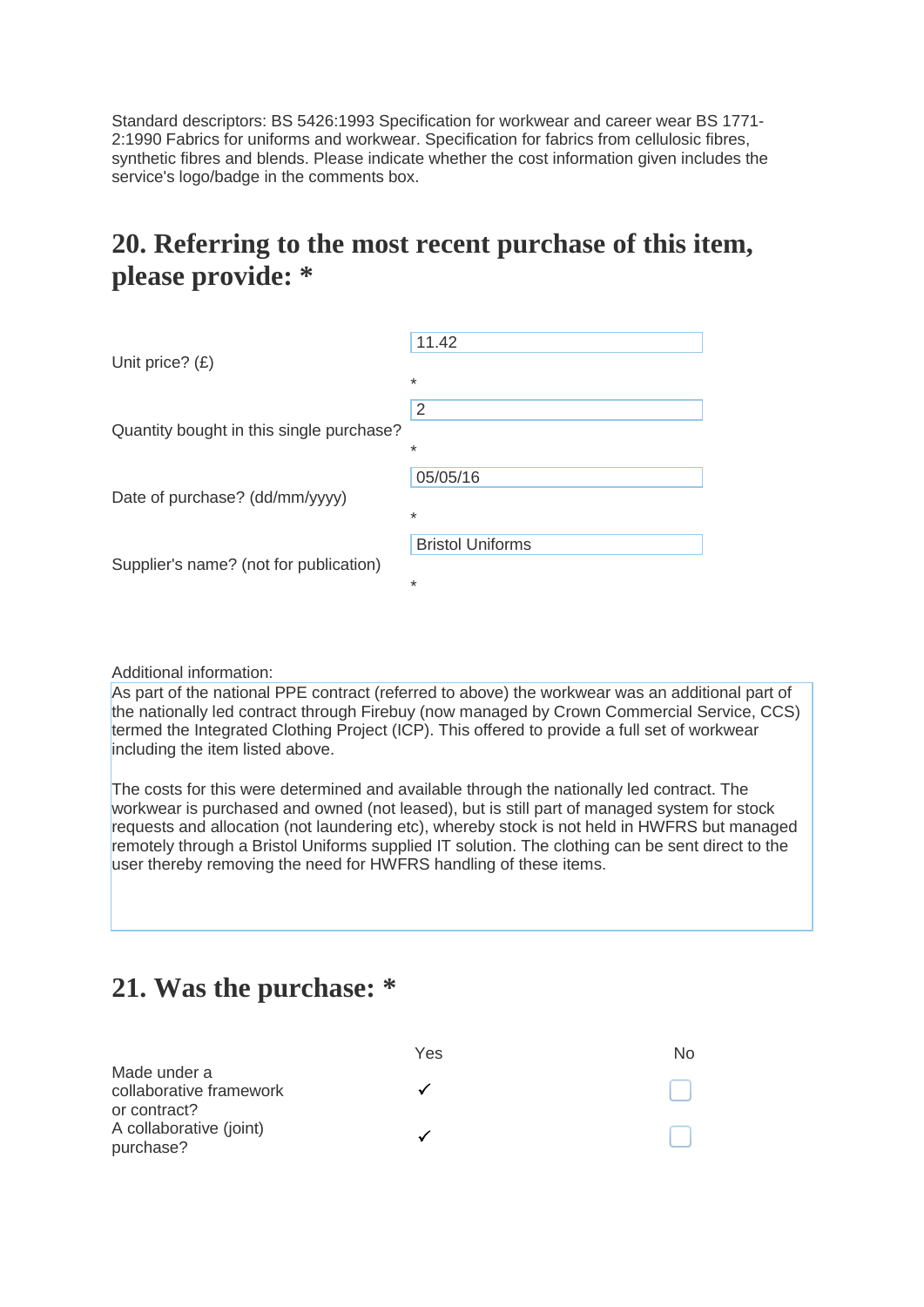What is the name of the lead contracting authority? (not for publication)

Formerly Firebuy now Crown Commercial Service (CCS)

What is the name of the framework or contract reference? (not for publication)

Central PPE and Clothing Contract (CPCC)

# **9. Please give the following information about the service's most recent purchase of White Shirt, using the descriptors provided below as reference standards to inform your answer:**

Standard descriptors: BS 5426:1993 Specification for workwear and career wear BS 1771- 2:1990 Fabrics for uniforms and workwear. Specification for fabrics from cellulosic fibres, synthetic fibres and blends. Please indicate whether the cost information given includes the service's logo/badge in the comments box.

### **23. Referring to the most recent purchase of this item, please provide: \***

| Unit price? $(E)$                        | 15.92 inc badge<br>$\ast$         |
|------------------------------------------|-----------------------------------|
| Quantity bought in this single purchase? | 1<br>$\ast$                       |
| Date of purchase? (dd/mm/yyyy)           | 01/04/2016<br>$\ast$              |
| Supplier's name? (not for publication)   | <b>Bristol Uniforms</b><br>$\ast$ |

Additional information: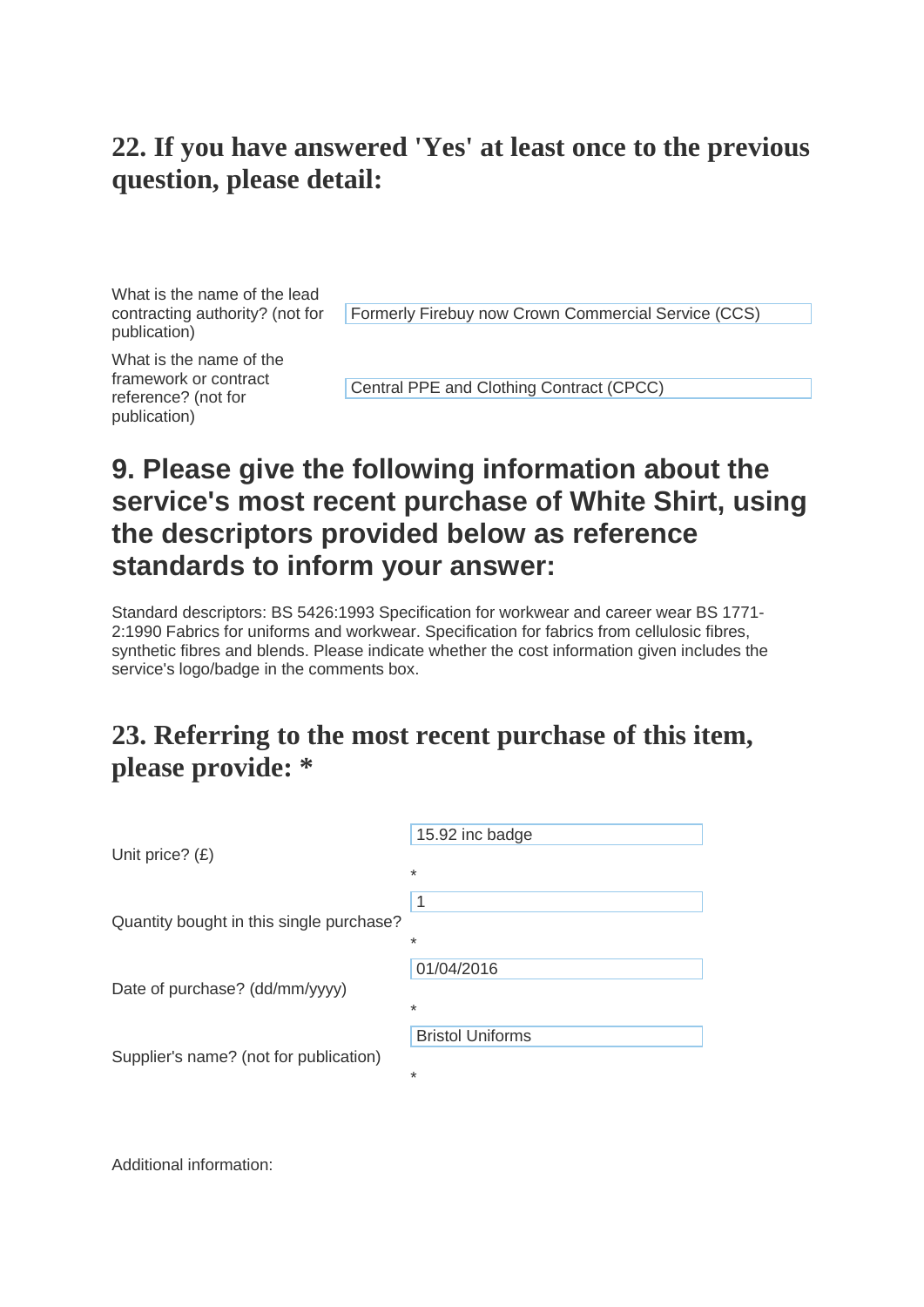As part of the national PPE contract (referred to above) the workwear was an additional part of the nationally led contract through Firebuy (now managed by Crown Commercial Service, CCS) termed the Integrated Clothing Project (ICP). This offered to provide a full set of workwear including the item listed above.

The costs for this were determined and available through the nationally led contract. The workwear is purchased and owned (not leased), but is still part of managed system for stock requests and allocation (not laundering etc), whereby stock is not held in HWFRS but managed remotely through a Bristol Uniforms supplied IT solution. The clothing can be sent direct to the user thereby removing the need for HWFRS handling of these items.

Within the white shirt (short sleeve) open neck Bristol uniforms workwear there is no additional cost for the logo/badge and to remove it would not make any difference to the cost of the garment from this supplier.

HWFRS also procures white shirts from WM Sugdens for officers day wear (closed neck to wear with a tie) which are not the same as the workwear shirts listed above. WM Sugdens short sleeve white shirts cost £7.50, plus optional embroidery of logo on chest of £4.74. This item is pending procurement review.

#### **24. Was the purchase: \***

|                         | Yes | NΩ |
|-------------------------|-----|----|
| Made under a            |     |    |
| collaborative framework |     |    |
| or contract?            |     |    |
| A collaborative (joint) |     |    |
| purchase?               |     |    |

### **25. If you have answered 'Yes' at least once to the previous question, please detail:**

What is the name of the lead contracting authority? (not for publication)

Formerly Firebuy now Crown Commercial Service (CCS

What is the name of the framework or contract reference? (not for publication)

Central PPE and Clothing Contract (CPCC)

#### **10. Please give the following information about the service's most recent purchase of Tee Shirt, using**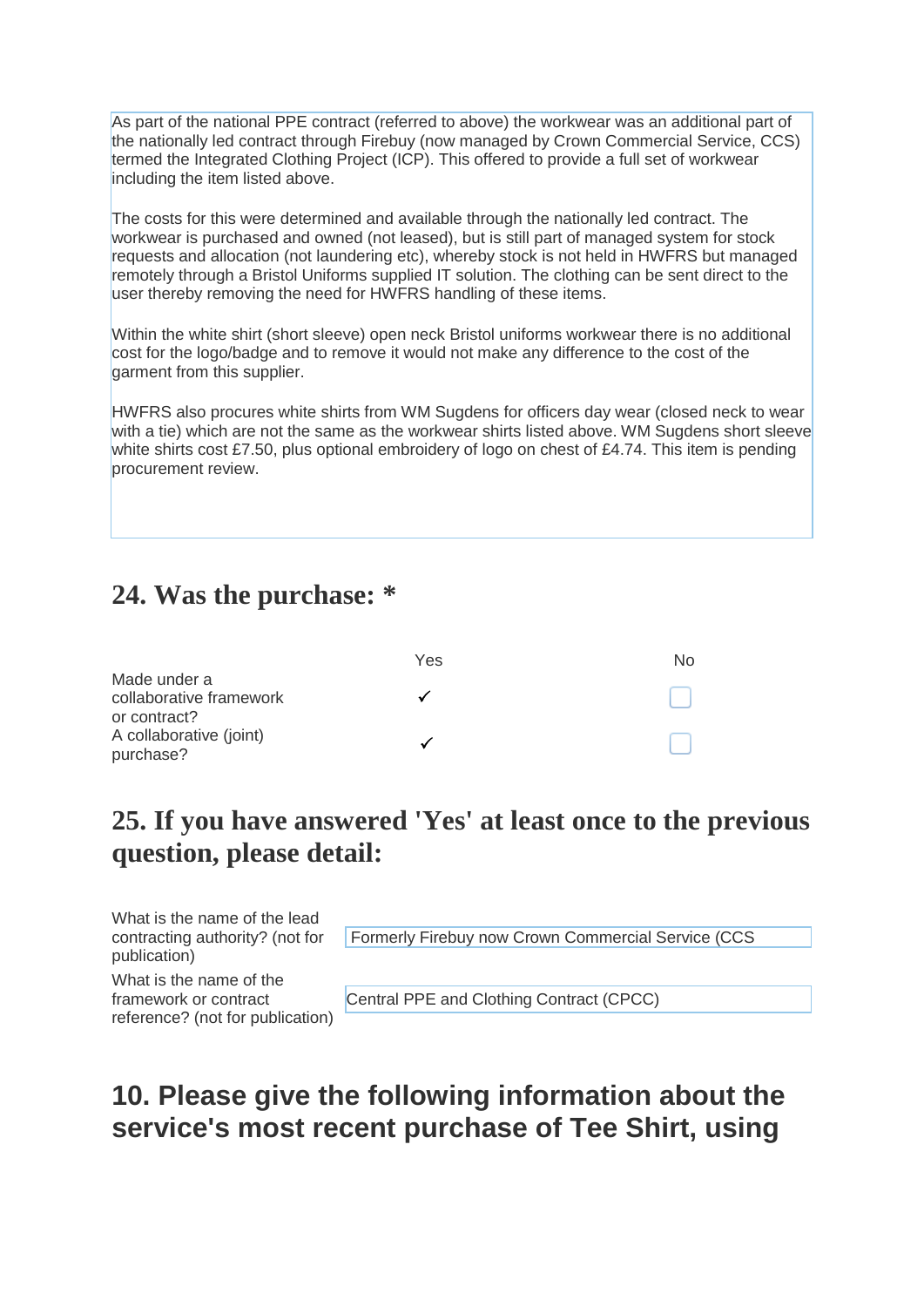#### **the descriptors provided below as reference standards to inform your answer:**

Standard descriptors: BS 5426:1993 Specification for workwear and career wear BS 1771- 2:1990 Fabrics for uniforms and workwear. Specification for fabrics from cellulosic fibres, synthetic fibres and blends. Please indicate whether the cost information given includes the service's logo/badge in the comments box.

#### **26. Referring to the most recent purchase of this item, please provide: \***

|                                          | 14.79                   |
|------------------------------------------|-------------------------|
| Unit price? $(E)$                        | $\ast$                  |
|                                          | $\overline{4}$          |
| Quantity bought in this single purchase? | $\ast$                  |
| Date of purchase? (dd/mm/yyyy)           | 05/05/16                |
|                                          | $\ast$                  |
| Supplier's name? (not for publication)   | <b>Bristol Uniforms</b> |
|                                          | $\ast$                  |

Additional information:

As part of the national PPE contract (referred to above) the workwear was an additional part of the nationally led contract through Firebuy (now managed by Crown Commercial Service, CCS) termed the Integrated Clothing Project (ICP). This offered to provide a full set of workwear including the item listed above.

The costs for this were determined and available through the nationally led contract. The workwear is purchased and owned (not leased), but is still part of managed system for stock requests and allocation (not laundering etc), whereby stock is not held in HWFRS but managed remotely through a Bristol Uniforms supplied IT solution. The clothing can be sent direct to the user thereby removing the need for HWFRS handling of these items.

Additional procurement of white T shirts for officers/managers has also been procured at lower costs:

White technical T Shirts - £5.50 Each

White Cotton T Shirts - £3.95 Fach

### **27. Was the purchase: \***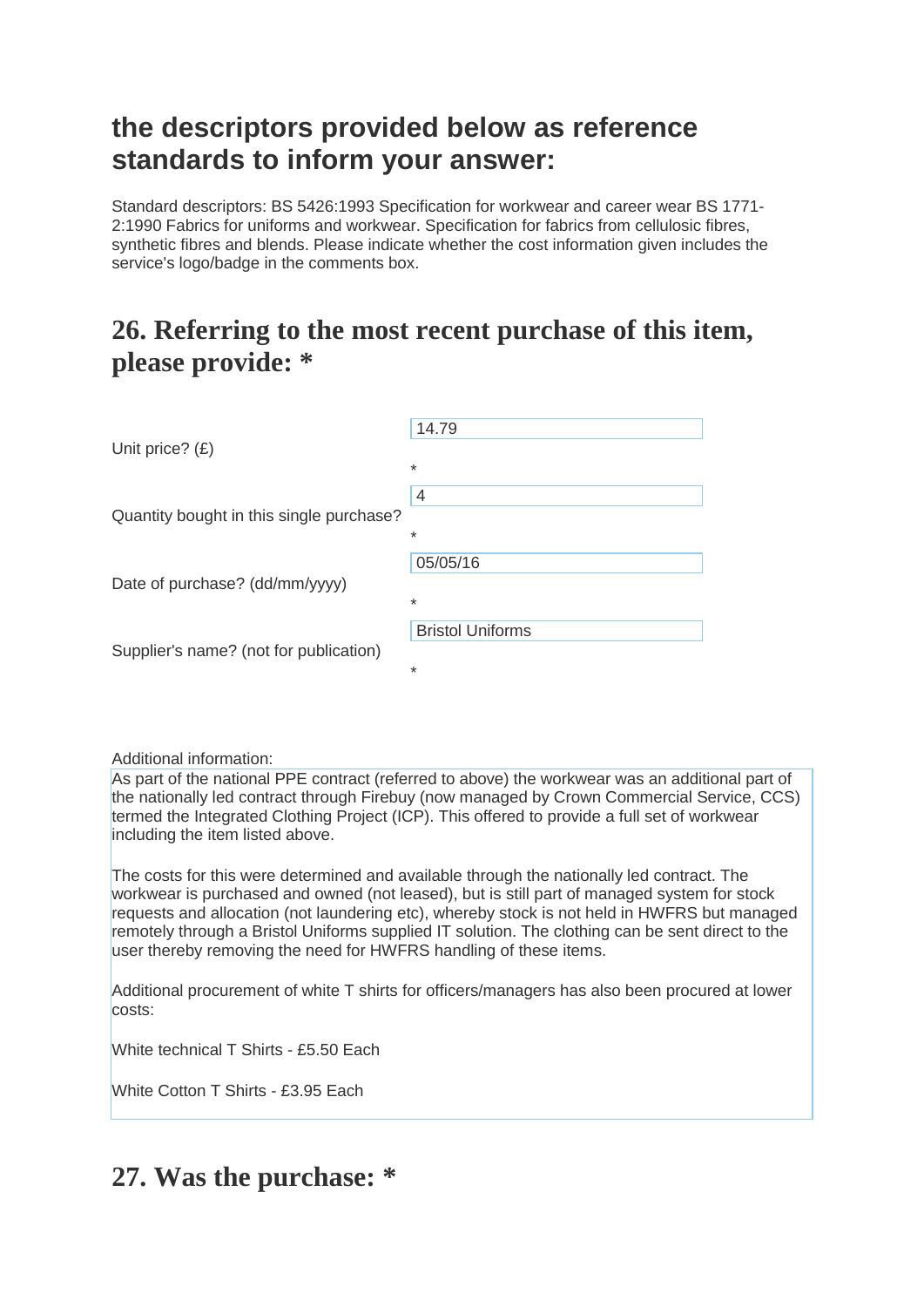|                                         | Yes | No |
|-----------------------------------------|-----|----|
| Made under a                            |     |    |
| collaborative framework<br>or contract? |     |    |
| A collaborative (joint)<br>purchase?    |     |    |

What is the name of the lead contracting authority? (not for publication)

Formerly Firebuy now Crown Commercial Service (CCS)

What is the name of the framework or contract reference? (not for publication)

Central PPE and Clothing Contract (CPCC)

### **11. Please give the following information about the service's most recent purchase of Waterproof Jacket, using the descriptors provided below as reference standards to inform your answer:**

Standard descriptors: BS 5426:1993 Specification for workwear and career wear BS 1771- 2:1990 Fabrics for uniforms and workwear. Specification for fabrics from cellulosic fibres, synthetic fibres and blends. Please indicate whether the cost information given includes the service's logo/badge in the comments box.

#### **29. Referring to the most recent purchase of this item, please provide: \***

| Unit price? $(E)$                        | 30.29    |
|------------------------------------------|----------|
|                                          | $\ast$   |
| Quantity bought in this single purchase? | 1        |
|                                          | $\ast$   |
| Date of purchase? (dd/mm/yyyy)           | 05/05/16 |
|                                          | $\ast$   |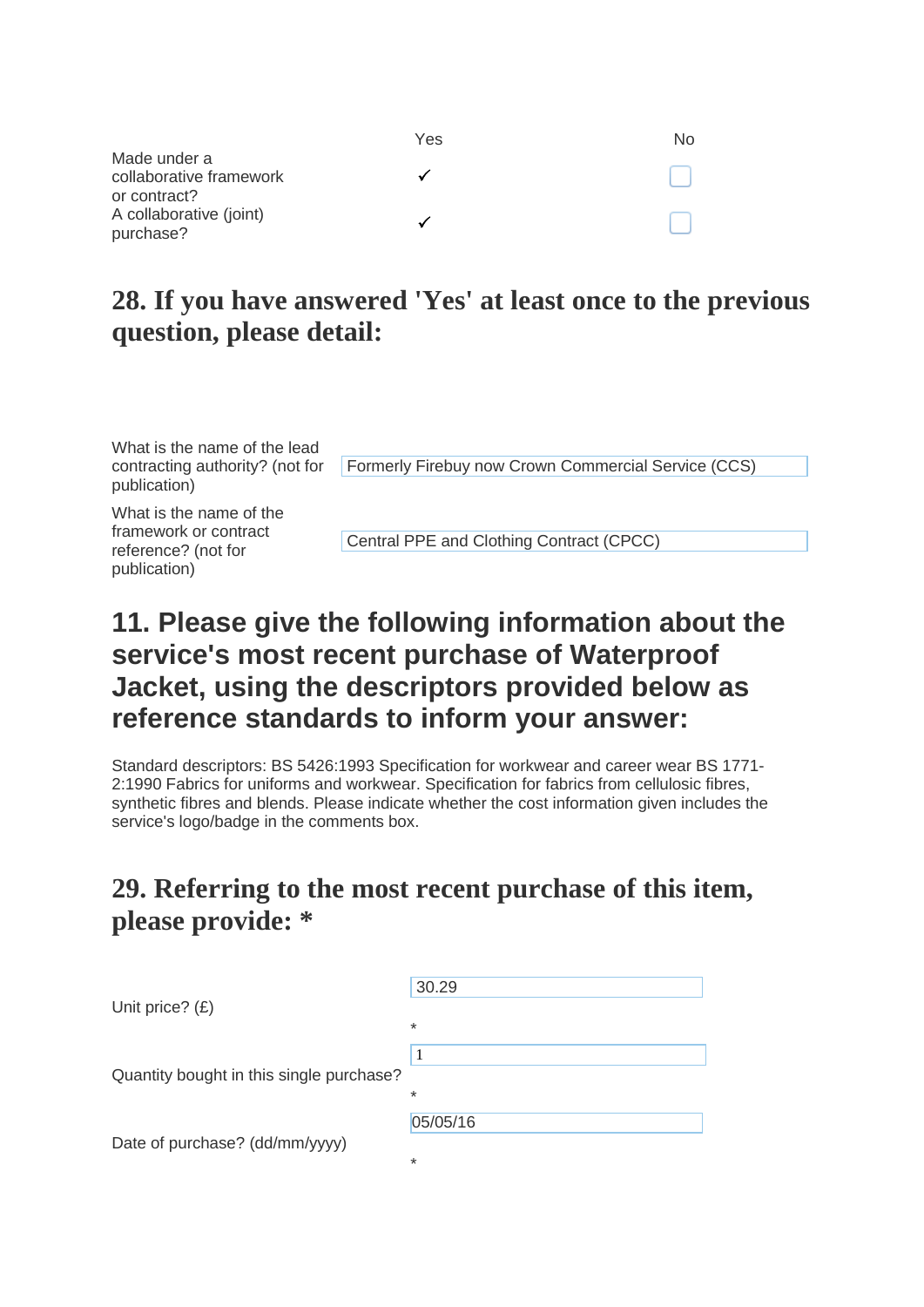Bristol Uniforms

Supplier's name? (not for publication)

Additional information:

As part of the national PPE contract (referred to above) the workwear was an additional part of the nationally led contract through Firebuy (now managed by Crown Commercial Service, CCS) termed the Integrated Clothing Project (ICP). This offered to provide a full set of workwear including the item listed above.

\*

The costs for this were determined and available through the nationally led contract. The workwear is purchased and owned (not leased), but is still part of managed system for stock requests and allocation (not laundering etc), whereby stock is not held in HWFRS but managed remotely through a Bristol Uniforms supplied IT solution. The clothing can be sent direct to the user thereby removing the need for HWFRS handling of these items.

#### **30. Was the purchase: \***

|                         | Yes | NΩ |
|-------------------------|-----|----|
| Made under a            |     |    |
| collaborative framework |     |    |
| or contract?            |     |    |
| A collaborative (joint) |     |    |
| purchase?               |     |    |

#### **31. If you have answered 'Yes' at least once to the previous question, please detail:**

| What is the name of the lead                 |                                                     |
|----------------------------------------------|-----------------------------------------------------|
| contracting authority? (not for              | Formerly Firebuy now Crown Commercial Service (CCS) |
| publication)                                 |                                                     |
| What is the name of the                      |                                                     |
| framework or contract<br>reference? (not for | Central PPE and Clothing Contract (CPCC)            |
| publication)                                 |                                                     |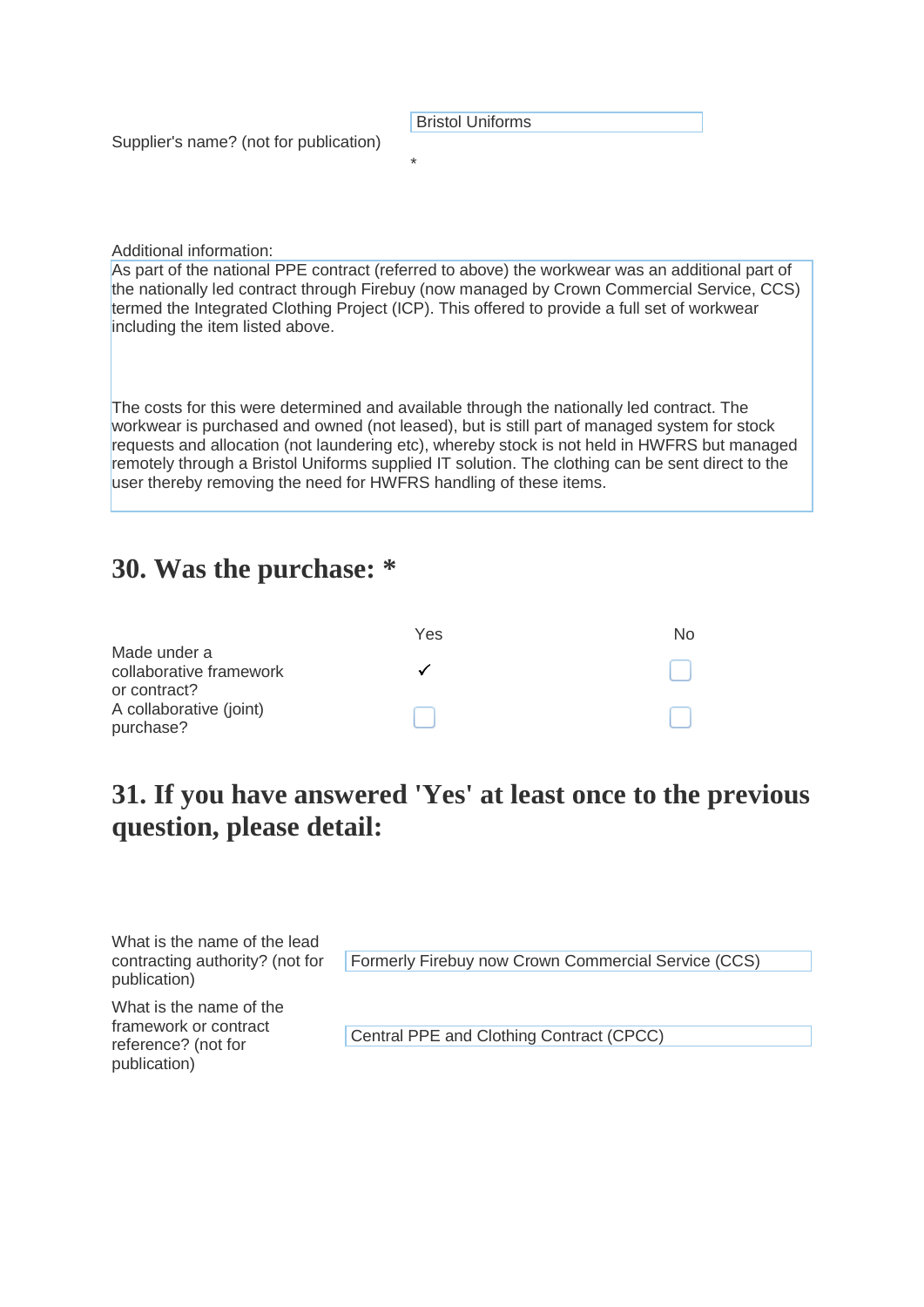## **12. Please give the following information about the service's most recent purchase of Defibrillator (AED), using the descriptors provided below as reference standards to inform your answer:**

Standard descriptors: Semi-automatic Automated External Defibrillator including battery and pads. BS EN 60601-1-6:2010+A1:2015 Medical electrical equipment. Please use the comments box to detail different specifications.

#### **32. Referring to the most recent purchase of this item, please provide: \***

| Unit price? $(E)$                        | 850.00                 |
|------------------------------------------|------------------------|
|                                          | $\ast$                 |
|                                          | 2                      |
| Quantity bought in this single purchase? |                        |
|                                          | $\ast$                 |
|                                          | 23/09/13               |
| Date of purchase? (dd/mm/yyyy)           | $\ast$                 |
| Supplier's name? (not for publication)   | <b>Cardiac Science</b> |
|                                          | $\ast$                 |

Additional information:

The price above includes servicing of the item by the manufacturer.

Previous procurements of AEDs has been through NHS frameworks and with some volunteer sector funding, however this has proved overly onerous and the requirement was better served by direct procurement of these devices.

### **33. Was the purchase: \***

|                                                         | Yes | No. |
|---------------------------------------------------------|-----|-----|
| Made under a<br>collaborative framework<br>or contract? |     |     |
| A collaborative (joint)<br>purchase?                    |     |     |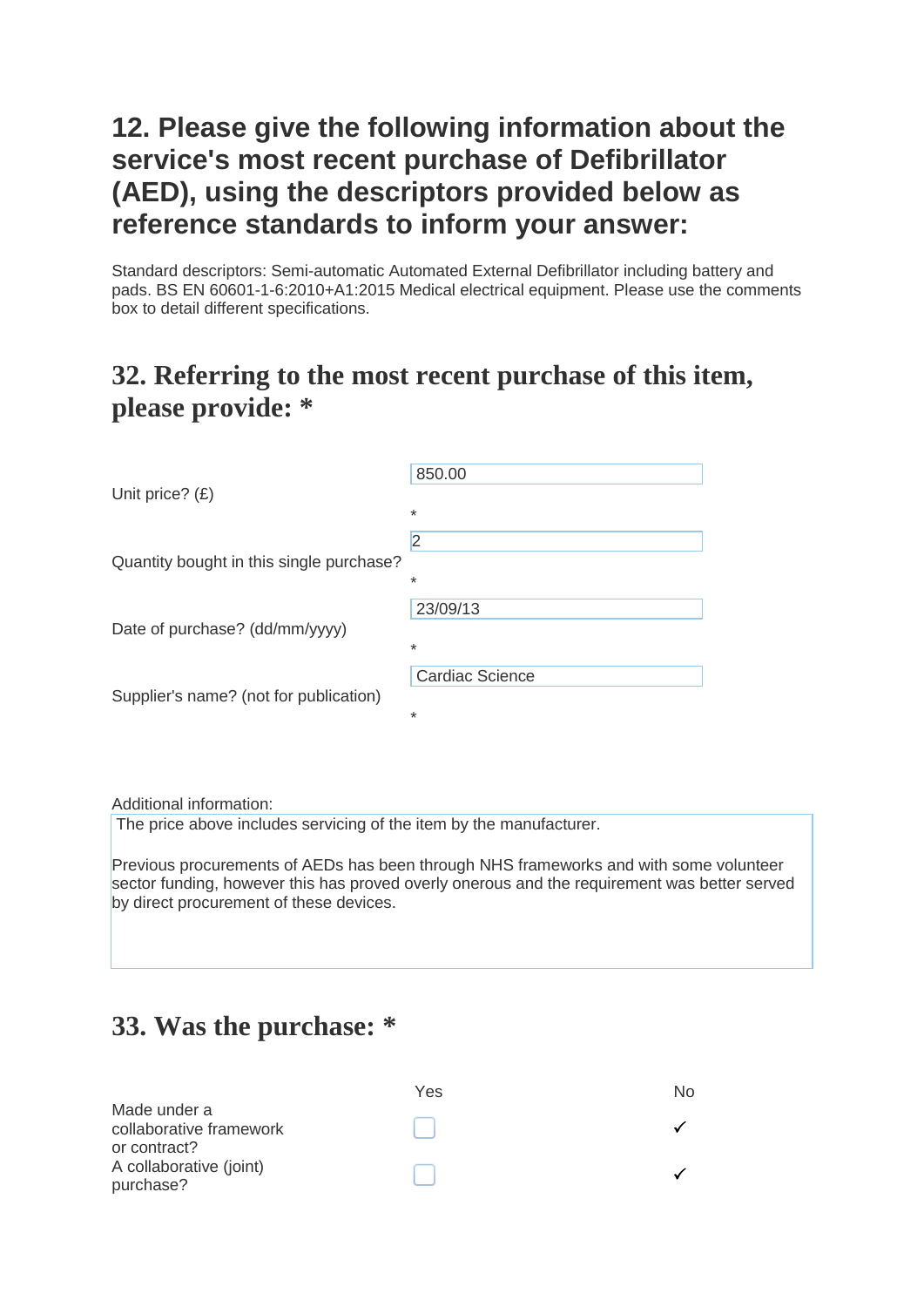What is the name of the lead contracting authority? (not for publication)

What is the name of the framework or contract reference? (not for publication)

#### **13. Please give the following information about the service's most recent purchase of Breathing Apparatus Set, using the descriptors provided below as reference standards to inform your answer:**

Standard descriptors: Self Contained Open Circuit Compressed Air Breathing Apparatus with full face mask. Please do not include service/maintenance costs. BS EN 137:2006, Respiratory protective devices: Self Contained Open Circuit Compressed Air Breathing Apparatus with full face mask. BS EN 136:1998, Full Face masks for respiratory protective devices. BS 10999:2010, Specification for distress signal units for the fire and rescue service. BS 8486:2006 Part 1, Respiratory Protection devices for use against CBRN agents. BS EN 600079-11, Explosive Atmospheres part II Equipment Protection by intrinsic safety "I". Please use the comments box to detail variations e.g. if service/maintenance costs are included.

#### **35. Referring to the most recent purchase of this item, please provide: \***

| Unit price? $(E)$                        | £655.55 (full set excluding torch and<br>personal line)<br>$\ast$ |
|------------------------------------------|-------------------------------------------------------------------|
| Quantity bought in this single purchase? | 241<br>$\ast$                                                     |
| Date of purchase? (dd/mm/yyyy)           | November 2009<br>$\ast$                                           |
| Supplier's name? (not for publication)   | Draeger Safety Ltd                                                |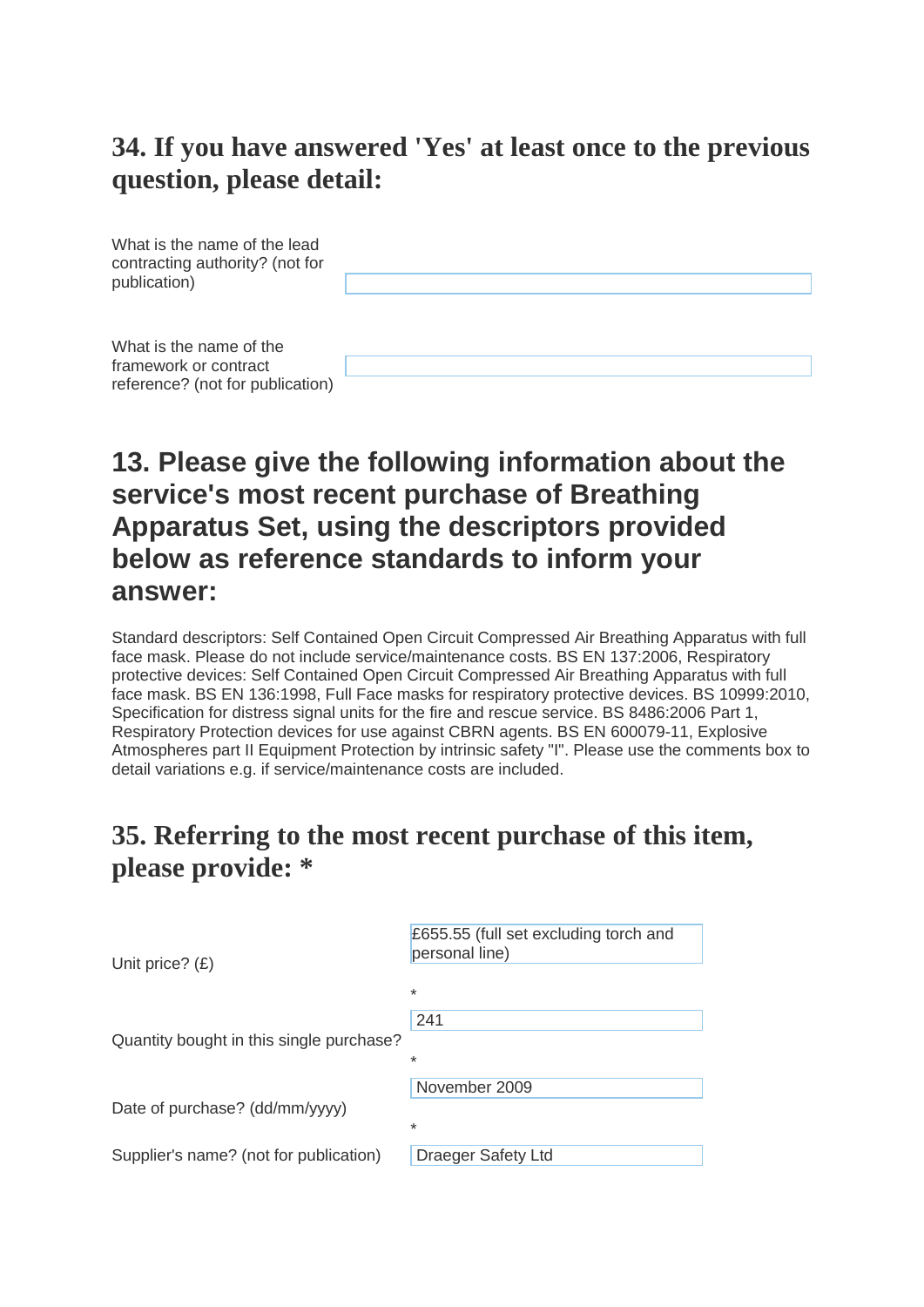Additional information:

This purchase was made through nationally led procurement project (FireBuy) and a framework supplied and managed by FireBuy. This BA set has full telemetry and has a communications option which was also procured for every fire engine. These BA sets were procured with several other neighbouring FRSs giving additional resilience and compatibility. The BA sets were managed, delivered and Firefighters were trained as part of a collaborative process with these other FRSs (Warks, West Midlands & Staffs FRS).

\*

Fully managed service descriptor -10 year fully managed service (agreed at outset of contract) that covers the repair and maintenance of BA sets. Includes callouts (attendance within 60 hours) and fair wear and tear replacement programme. Contract expiry November 2019.

Quantities below are approximate as many items were purchased as component parts (i.e. a BA set is made up of 5 or 6 itemised pieces)

244 x PSS 7000 BA Sets

797 x Cylinders

56 x Merlin BA Boards

4 Merlin simulators

20 x Repeaters

34 pool stock

118 personal issue masks

52 Ease

2 leaky feeders

#### **36. Was the purchase: \***

|                                                         | Yes | N٥ |
|---------------------------------------------------------|-----|----|
| Made under a<br>collaborative framework<br>or contract? |     |    |
| A collaborative (joint)<br>purchase?                    |     |    |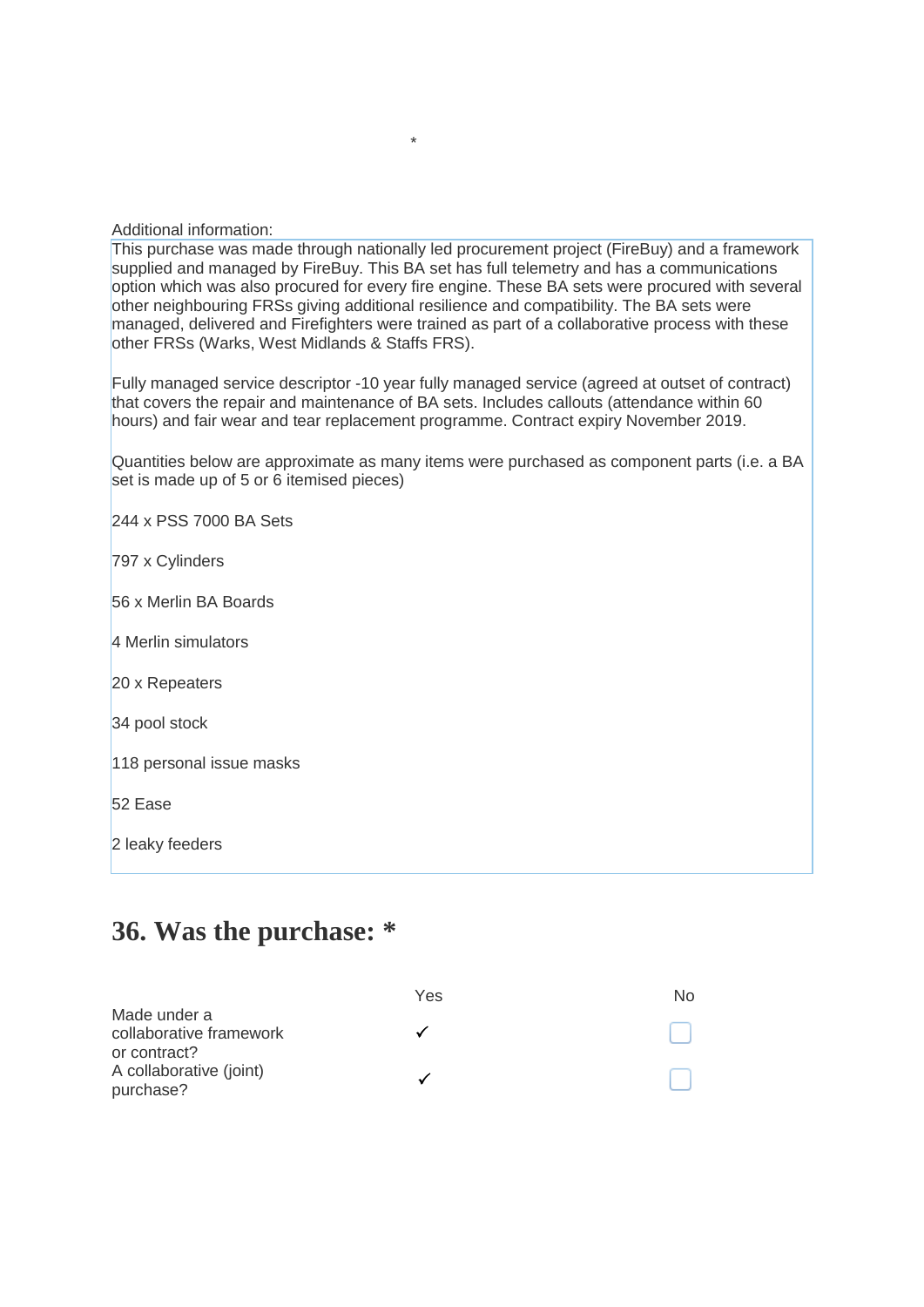What is the name of the lead contracting authority? (not for publication)

**Firebuy** 

What is the name of the framework or contract reference? (not for publication)

Firebuy NFPP/SCBA/003/004

# **14. Please give the following information about the service's most recent purchase of Breathing Apparatus Cylinder, using the descriptors provided below as reference standards to inform your answer:**

Standard descriptors: 9 litre BA Cylinder. United Kingdom Health and Safety Executive specification HSE-AL-FW2. BS EN 144:1991, Respiratory protective devices - gas cylinder valves. (BS EN 144:1 2000, BS EN 144:2 1999) BS EN 1089-3:2011, Transportable gas cylinders. Gas cylinder identification (excluding LPG). Colour coding. BS EN 12245: 2009, Transportable gas cylinders. Fully wrapped composite cylinders. (BS EN 1089-3:2011) BS EN 12021:1999, Respiratory Protective Devices. Compressed Air for Breathing Apparatus. Please indicate variations in the comments box e.g. if cylinder capacity is not 9 litre.

#### **38. Referring to the most recent purchase of this item, please provide: \***

|                                          | £185               |
|------------------------------------------|--------------------|
| Unit price? $(E)$                        | $\ast$             |
|                                          | 797                |
| Quantity bought in this single purchase? | $\ast$             |
|                                          | November 2009      |
| Date of purchase? (dd/mm/yyyy)           | $\ast$             |
|                                          | Draeger Safety Ltd |
| Supplier's name? (not for publication)   | $\ast$             |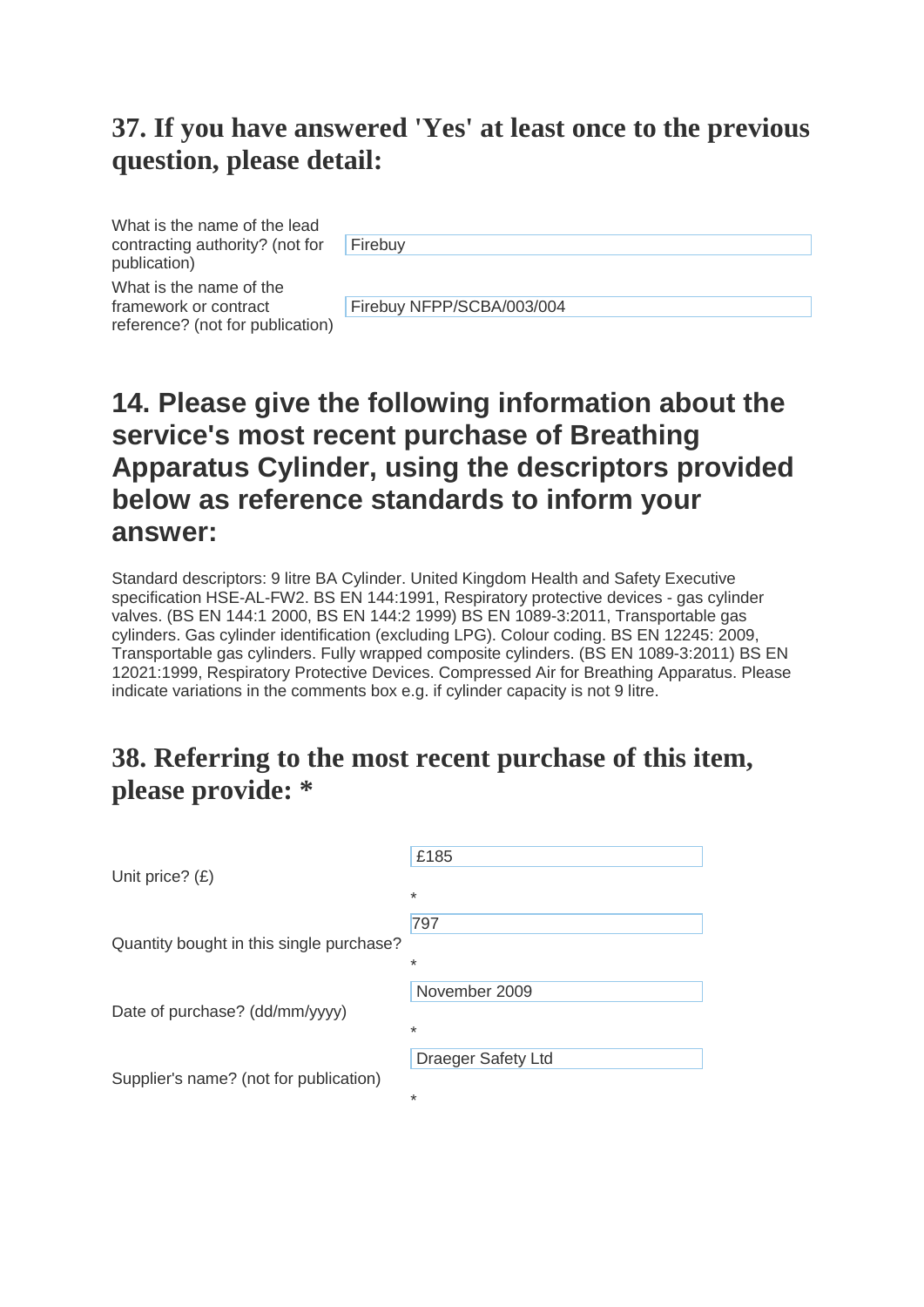Additional information:

This purchase was made through nationally led procurement project (FireBuy) and a framework supplied and managed by FireBuy. This BA set has full telemetry and has a communications option which is on every fire engine (price for BA set with additional communications facility, but excluding torch and personal line is £1500). These BA sets were procured with several other neighbouring FRSs giving additional resilience and compatibility. The BA sets were managed, delivered and Firefighters were trained as part of a collaborative process with these other FRSs (Warks, West Midlands & Staffs FRS).

Fully managed service descriptor -10 year fully managed service (agreed at outset of contract) that covers the repair and maintenance of BA sets. Includes callouts (attendance within 60 hours) and fair wear and tear replacement programme. Contract expiry November 2019

#### **39. Was the purchase: \***

|                                                         | Yes | No. |
|---------------------------------------------------------|-----|-----|
| Made under a<br>collaborative framework<br>or contract? |     |     |
| A collaborative (joint)<br>purchase?                    |     |     |

### **40. If you have answered 'Yes' at least once to the previous question, please detail:**

| What is the name of the lead<br>contracting authority? (not for<br>publication)      | Firebuy                   |
|--------------------------------------------------------------------------------------|---------------------------|
| What is the name of the<br>framework or contract<br>reference? (not for publication) | Firebuy NFPP/SCBA/003/004 |

### **15. Please give the following information about the service's most recent purchase of Smoke Alarm, using the descriptors provided below as reference standards to inform your answer:**

Standard descriptors: Standard 10-year Audible Battery Operated Smoke Alarm. BS EN 14604:2005 Smoke alarm devices. Please use the comments box to detail different specifications.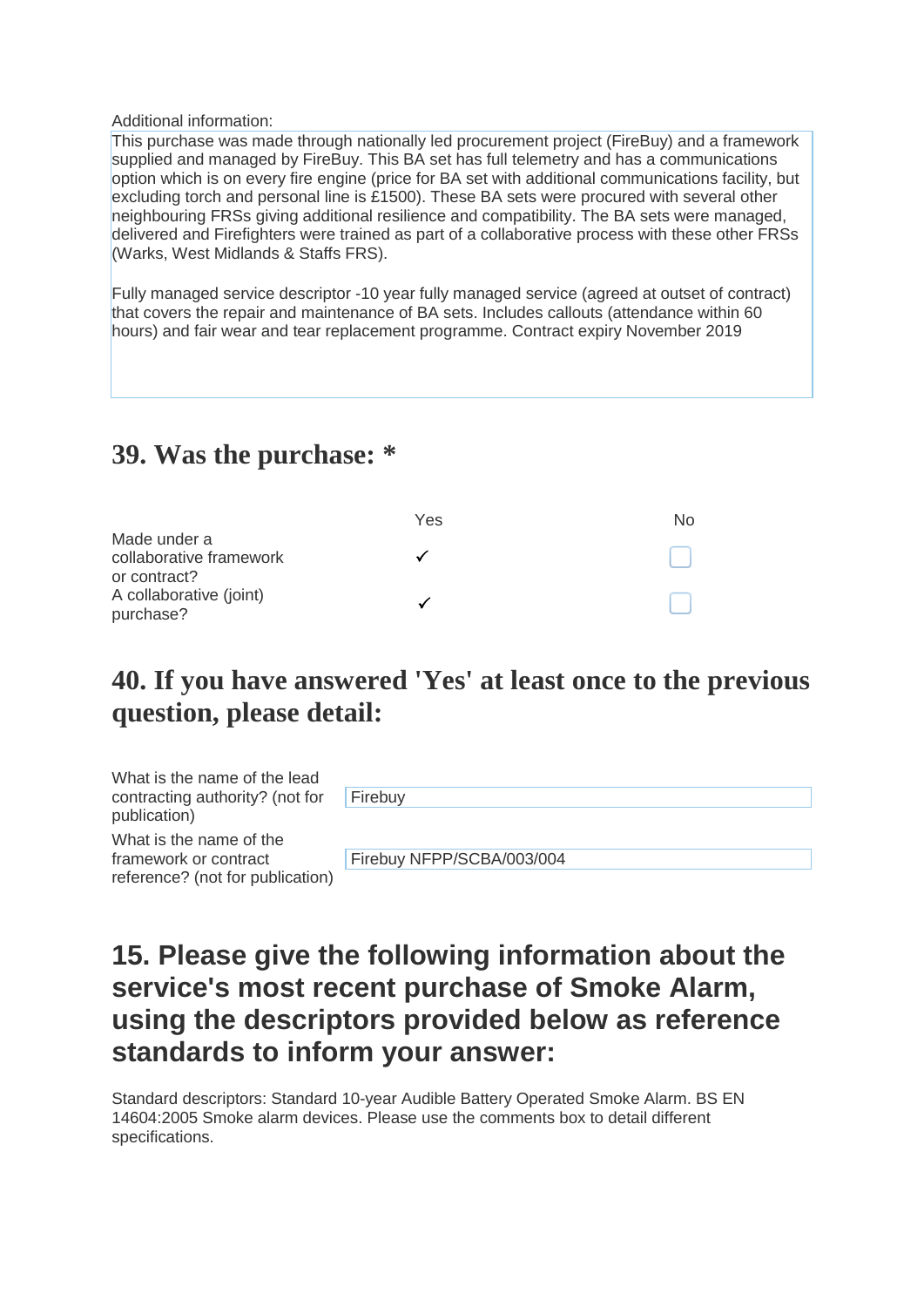#### **41. Referring to the most recent purchase of this item, please provide: \***

| Unit price? $(E)$                        | 6.30<br>$\ast$                           |
|------------------------------------------|------------------------------------------|
| Quantity bought in this single purchase? | 1020<br>$\ast$                           |
| Date of purchase? (dd/mm/yyyy)           | 12/5/16<br>$\ast$                        |
| Supplier's name? (not for publication)   | <b>Sprue Safety Products</b><br>$^\star$ |

Additional information:

HWFRS have utilised a consortium framework previously, but have moved away from this now. It is considered that the price currently paid, service received and quality of the item competes with the previous consortium framework. As we are no longer tied to any contract or framework this item is due for procurement review in the near future.

#### **42. Was the purchase: \***

|                                         | Yes | NΩ |
|-----------------------------------------|-----|----|
| Made under a<br>collaborative framework |     |    |
| or contract?                            |     |    |
| A collaborative (joint)<br>purchase?    |     |    |

### **43. If you have answered 'Yes' at least once to the previous question, please detail:**

| What is the name of the lead<br>contracting authority? (not for |  |
|-----------------------------------------------------------------|--|
| publication)                                                    |  |
| What is the name of the                                         |  |
| framework or contract                                           |  |
| reference? (not for publication)                                |  |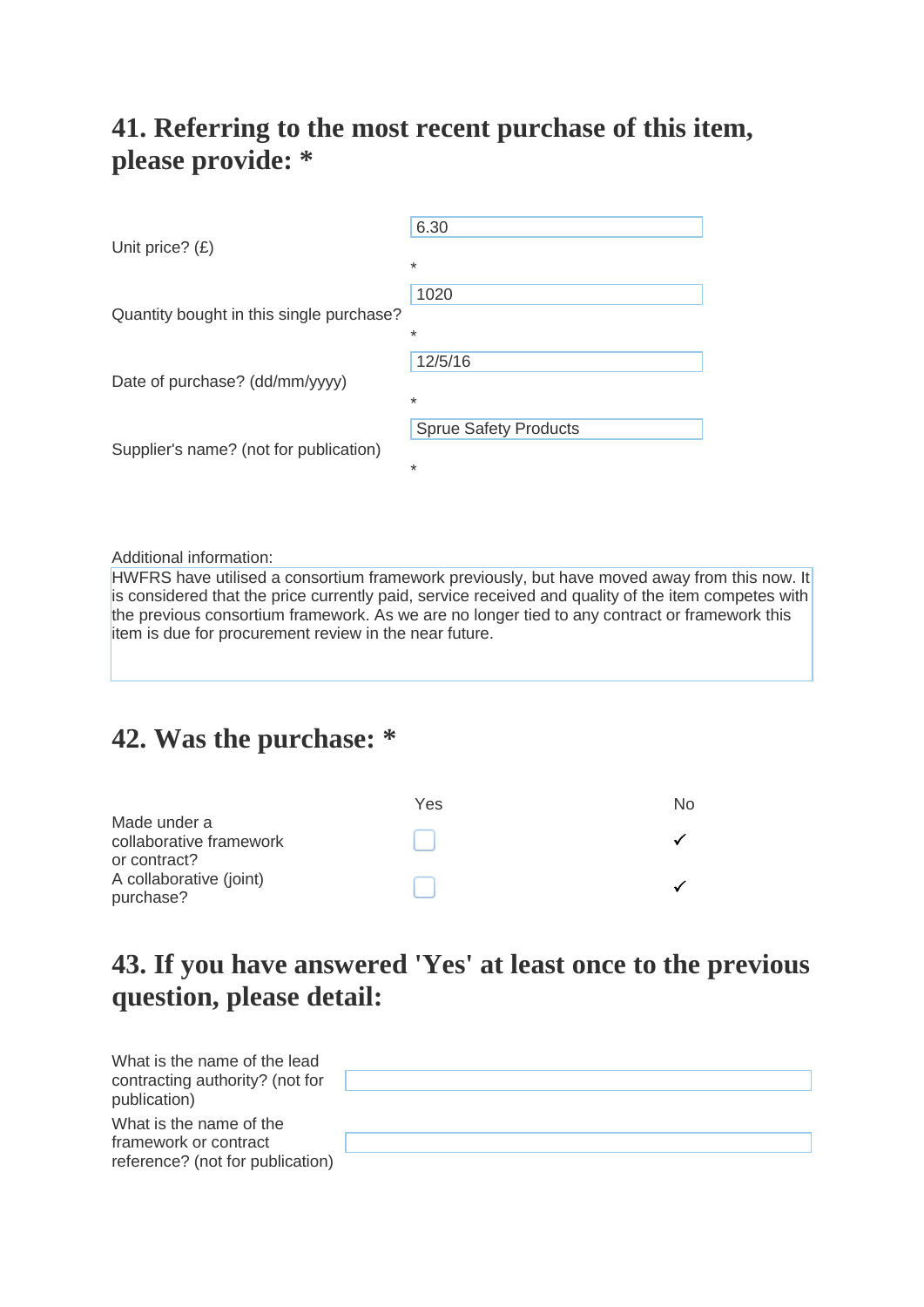### **16. Please give the following information about the service's most recent purchase of Class A Foam Concentrate, using the descriptors provided below as reference standards to inform your answer:**

Standard descriptors: BS EN1568-1:2008 Fire extinguishing media. Please provide the price per litre and use the comments box to detail different specifications.

#### **44. Referring to the most recent purchase of this item, please provide: \***

|                                        | £2.70                            |
|----------------------------------------|----------------------------------|
| Price per litre? $(E)$                 | $\ast$                           |
| Volume bought in this single purchase? | 3 x 20 litre drums (600 drums)   |
|                                        | $\ast$                           |
|                                        | 04/02/2016                       |
| Date of purchase? (dd/mm/yyyy)         | $\ast$                           |
|                                        | <b>Tennants Distribution Ltd</b> |
| Supplier's name? (not for publication) | $\ast$                           |

Additional information:

This procurement was for Compressed Air Foam System (CAFS) Class A foam.

#### **45. Was the purchase: \***

|                                                      | Yes | N٥ |
|------------------------------------------------------|-----|----|
| Made under a<br>collaborative framework              |     |    |
| or contract?<br>A collaborative (joint)<br>purchase? |     |    |

### **46. If you have answered 'Yes' at least once to the previous question, please detail:**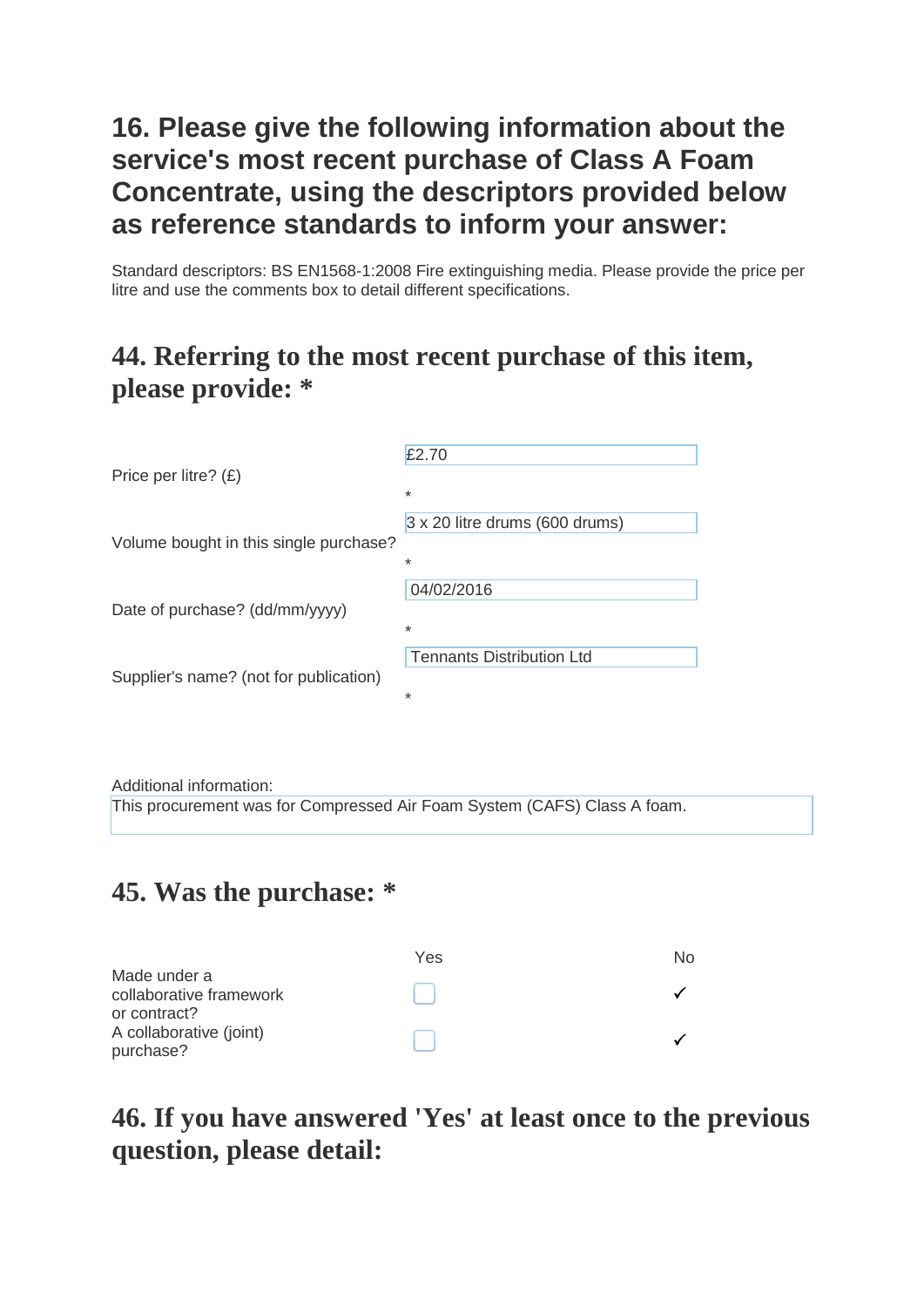| What is the name of the lead<br>contracting authority? (not for |  |
|-----------------------------------------------------------------|--|
| publication)                                                    |  |
| What is the name of the                                         |  |
| framework or contract                                           |  |
| reference? (not for publication)                                |  |

# **17. Please give the following information about the service's most recent purchase of Portable Ladder, using the descriptors provided below as reference standards to inform your answer:**

Standard descriptors: 13.5-m Ladder. BS EN 1147:2010 Portable ladders for fire service use. Please use the comments box to detail different specifications.

#### **47. Referring to the most recent purchase of this item, please provide: \***

|                                          | £3549              |
|------------------------------------------|--------------------|
| Unit price? $(E)$                        | $\ast$             |
|                                          | 5                  |
| Quantity bought in this single purchase? | $\ast$             |
|                                          | 25/04/2016         |
| Date of purchase? (dd/mm/yyyy)           | $\ast$             |
|                                          | <b>Supply Plus</b> |
| Supplier's name? (not for publication)   | $\ast$             |
|                                          |                    |

| Additional information: |
|-------------------------|
| $135$ ladder.           |
|                         |
|                         |
|                         |
|                         |
|                         |

# **48. Was the purchase: \***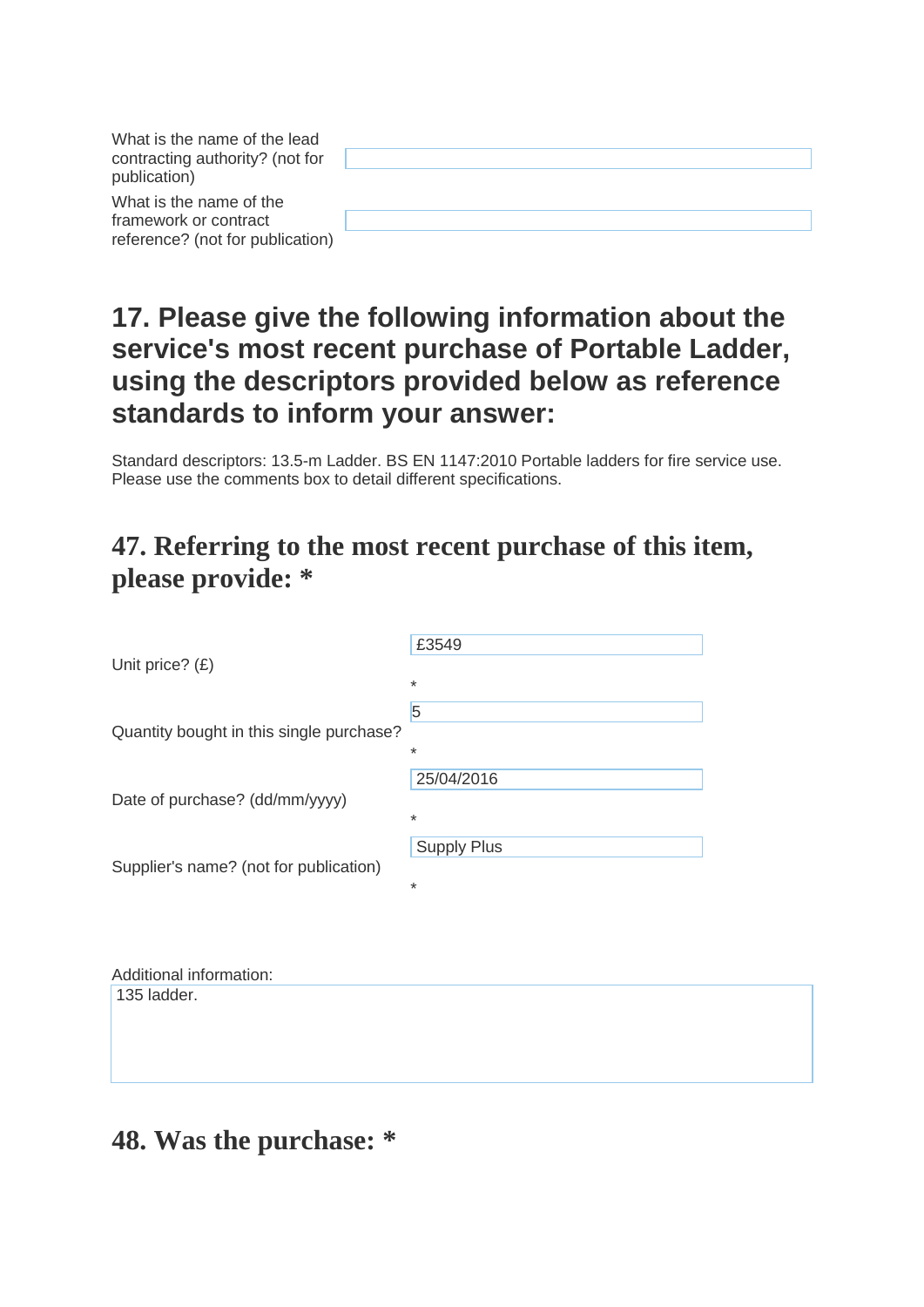|                                                      | Yes | N٥ |
|------------------------------------------------------|-----|----|
| Made under a<br>collaborative framework              |     |    |
| or contract?<br>A collaborative (joint)<br>purchase? |     |    |

| What is the name of the lead<br>contracting authority? (not for<br>publication)      |  |
|--------------------------------------------------------------------------------------|--|
| What is the name of the<br>framework or contract<br>reference? (not for publication) |  |

### **18. Please give the following information about the service's most recent purchase of Handheld Thermal Imaging Camera, using the descriptors provided below as reference standards to inform your answer:**

Standard descriptors: Handheld Thermal Imaging Camera complete with battery and charger. NFPA180:2013 Standard on Thermal Imagers for Fire Services. BS EN 600079-11, Explosive Atmospheres part II Equipment Protection by intrinsic safety "I". Please use the comments box to detail different specifications.

#### **50. Referring to the most recent purchase of this item, please provide: \***

|                                          | 3250                        |
|------------------------------------------|-----------------------------|
| Unit price? $(E)$                        | $\ast$                      |
| Quantity bought in this single purchase? |                             |
|                                          | 5                           |
|                                          | *                           |
|                                          | October 2015                |
| Date of purchase? (dd/mm/yyyy)           | $\ast$                      |
|                                          |                             |
| Supplier's name? (not for publication)   | Scott Health and Safety Ltd |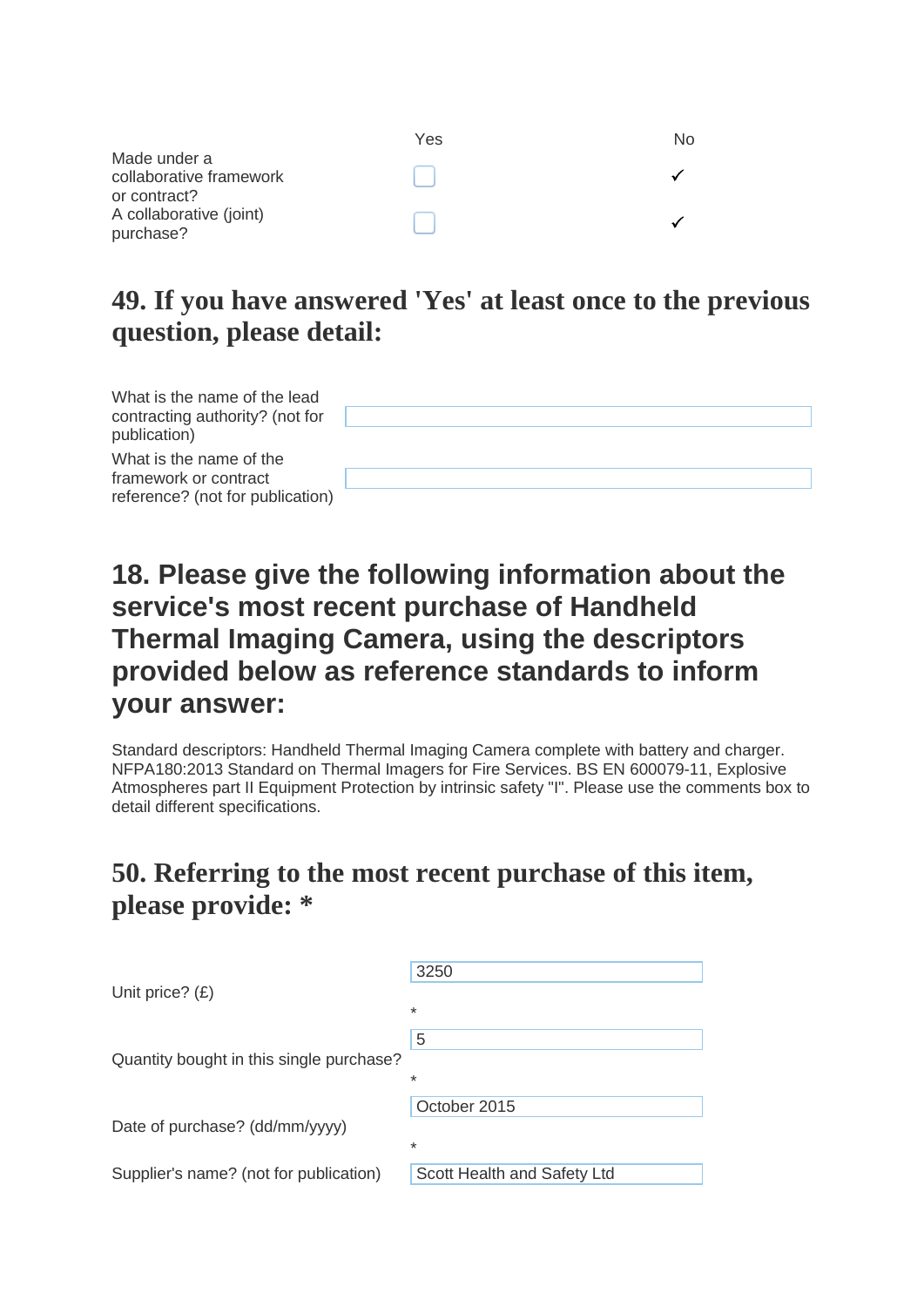Additional information: Model: Scott Eagle Attack

The Thermal imaging Camera (TIC) contract was awarded through a consortium i.e. via the Framework Agreement managed by Firebuy (This has now been handed over to The Consortium Purchasing & Distribution Ltd. – Fire and Rescue).

\*

#### **51. Was the purchase: \***

|                         | Yes | Nο |
|-------------------------|-----|----|
| Made under a            |     |    |
| collaborative framework |     |    |
| or contract?            |     |    |
| A collaborative (joint) |     |    |
| purchase?               |     |    |

#### **52. If you have answered 'Yes' at least once to the previous question, please detail:**

| What is the name of the lead<br>contracting authority? (not for | Firebuy |
|-----------------------------------------------------------------|---------|
| publication)                                                    |         |
| What is the name of the                                         |         |
| framework or contract                                           | N/K     |
| reference? (not for publication)                                |         |

# **19. Please give the following information about the service's most recent purchase of Lay Flat Hose, using the descriptors provided below as reference standards to inform your answer:**

Standard descriptors: Lay Flat Hose (Type 3) - 70mm x 23m - complete with couplings. BS 6391:2009 Specification for non-percolating layflat delivery hoses and hose assemblies for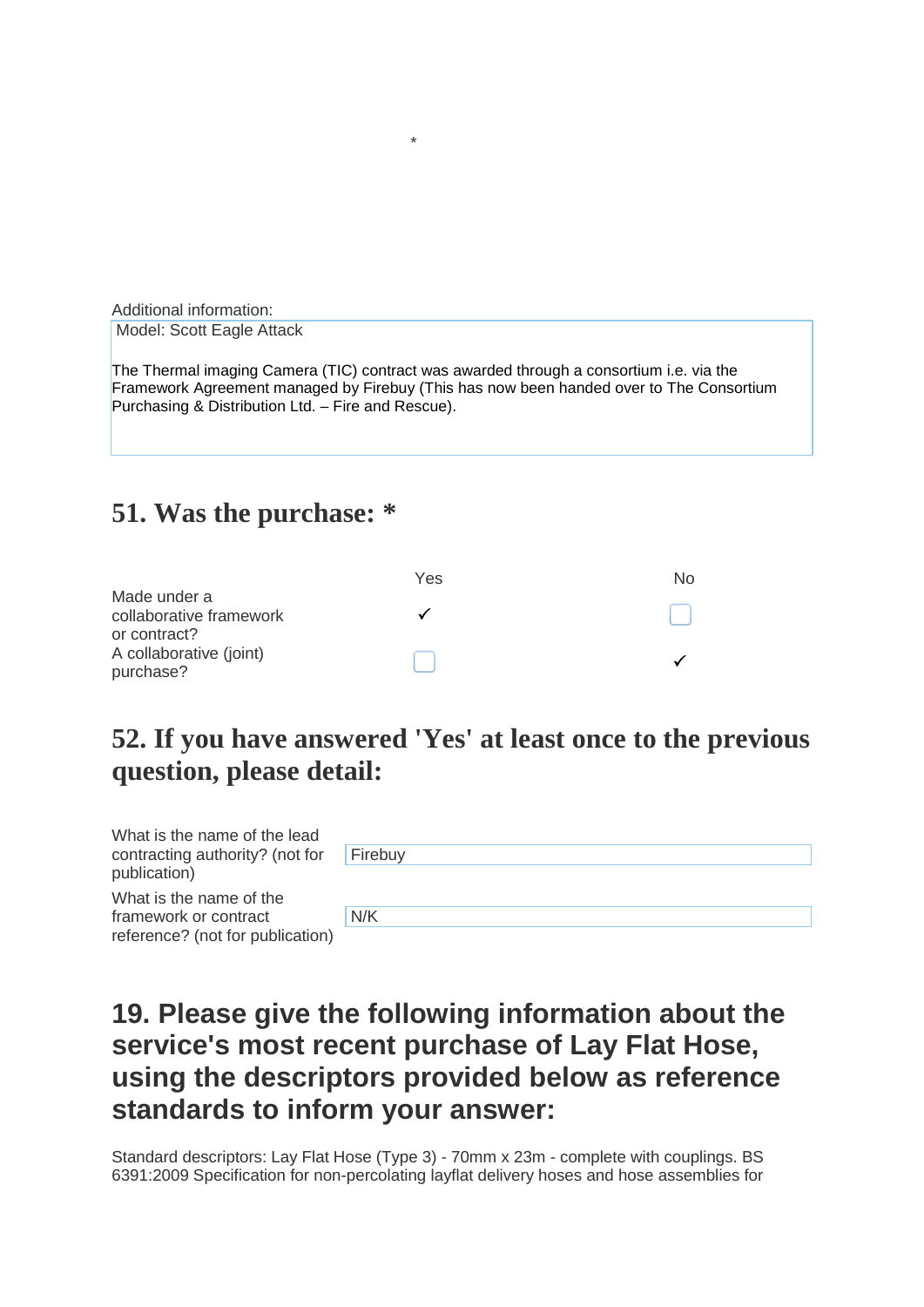firefighting purposes. Please indicate if the service uses a different diameter hose in the comments box.

#### **53. Referring to the most recent purchase of this item, please provide: \***

|                                          | £122.43                             |
|------------------------------------------|-------------------------------------|
| Unit price? $(E)$                        | $\ast$                              |
| Quantity bought in this single purchase? | 250                                 |
|                                          | $\ast$                              |
| Date of purchase? (dd/mm/yyyy)           | May 2016                            |
|                                          | $\ast$                              |
| Supplier's name? (not for publication)   | <b>CMT Flexibles and Delta Fire</b> |
|                                          | $\ast$                              |

|  | Additional information: |
|--|-------------------------|
|--|-------------------------|

#### **54. Was the purchase: \***

|                                                         | Yes | N٥ |
|---------------------------------------------------------|-----|----|
| Made under a<br>collaborative framework<br>or contract? |     |    |
| A collaborative (joint)<br>purchase?                    |     |    |

#### **55. If you have answered 'Yes' at least once to the previous question, please detail:**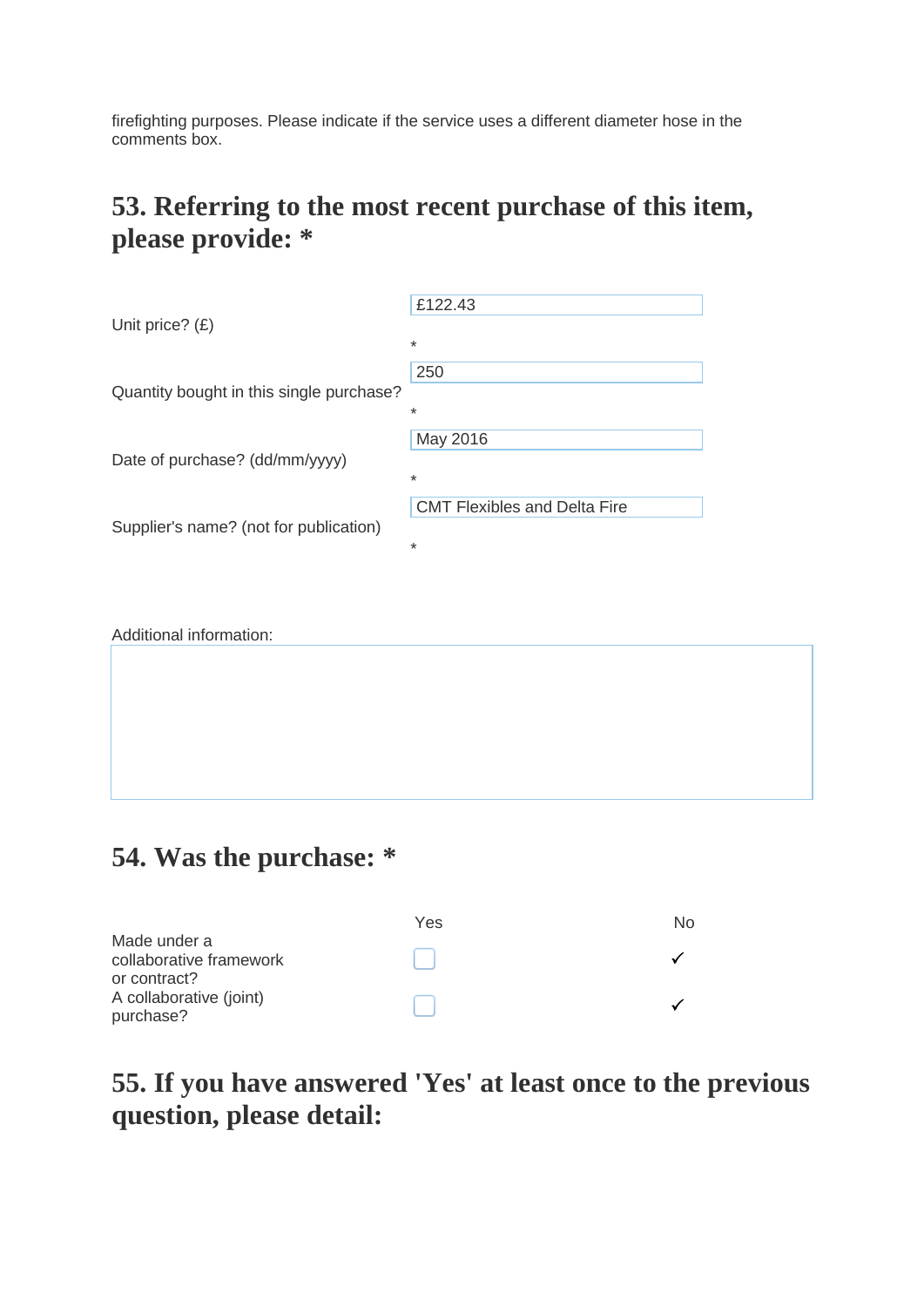| What is the name of the lead<br>contracting authority? (not for<br>publication)      |  |
|--------------------------------------------------------------------------------------|--|
| What is the name of the<br>framework or contract<br>reference? (not for publication) |  |

# **20. Please give the following information about the service's most recent purchase of Officer/Provided Vehicles, using the descriptors provided below as reference standards to inform your answer:**

Standard descriptors: For example, vehicles issued to Flexi Duty Officers. Please state the make and model of the provided vehicle purchase in the comments box.

#### **56. Referring to the most recent purchase of this item, please provide: \***

| Unit price? $(E)$                        | 23,957.72         |
|------------------------------------------|-------------------|
|                                          | $\ast$            |
| Quantity bought in this single purchase? | 8                 |
|                                          | $\ast$            |
| Date of purchase? (dd/mm/yyyy)           | 18/12/2015        |
|                                          | $\ast$            |
| Supplier's name? (not for publication)   | Jaguar Land Rover |
|                                          | $\ast$            |

Additional information:

Since 2009 HWFRS has utilised a Land Rover product for officer vehicles, and for some selected operational vehicles. The Land Rover officer vehicles have a high residual value, hence offsetting their initial purchase cost. The financing model used gives an annual cost to the tax-payer which is comparative to that of a normal average road car previously purchased (pre 2010).

Following severe and prolonged flooding events in 2007 and following the Pitt review, HWFRS reviewed a number of areas of response, which included the provision of officer vehicles against risks and terrain they may be expected to be used in. The procurement of officer's cars has been recently reviewed and details are published on the Service website.

Being a predominately rural FRS with not only a regular flooding risk but terrain that can be hard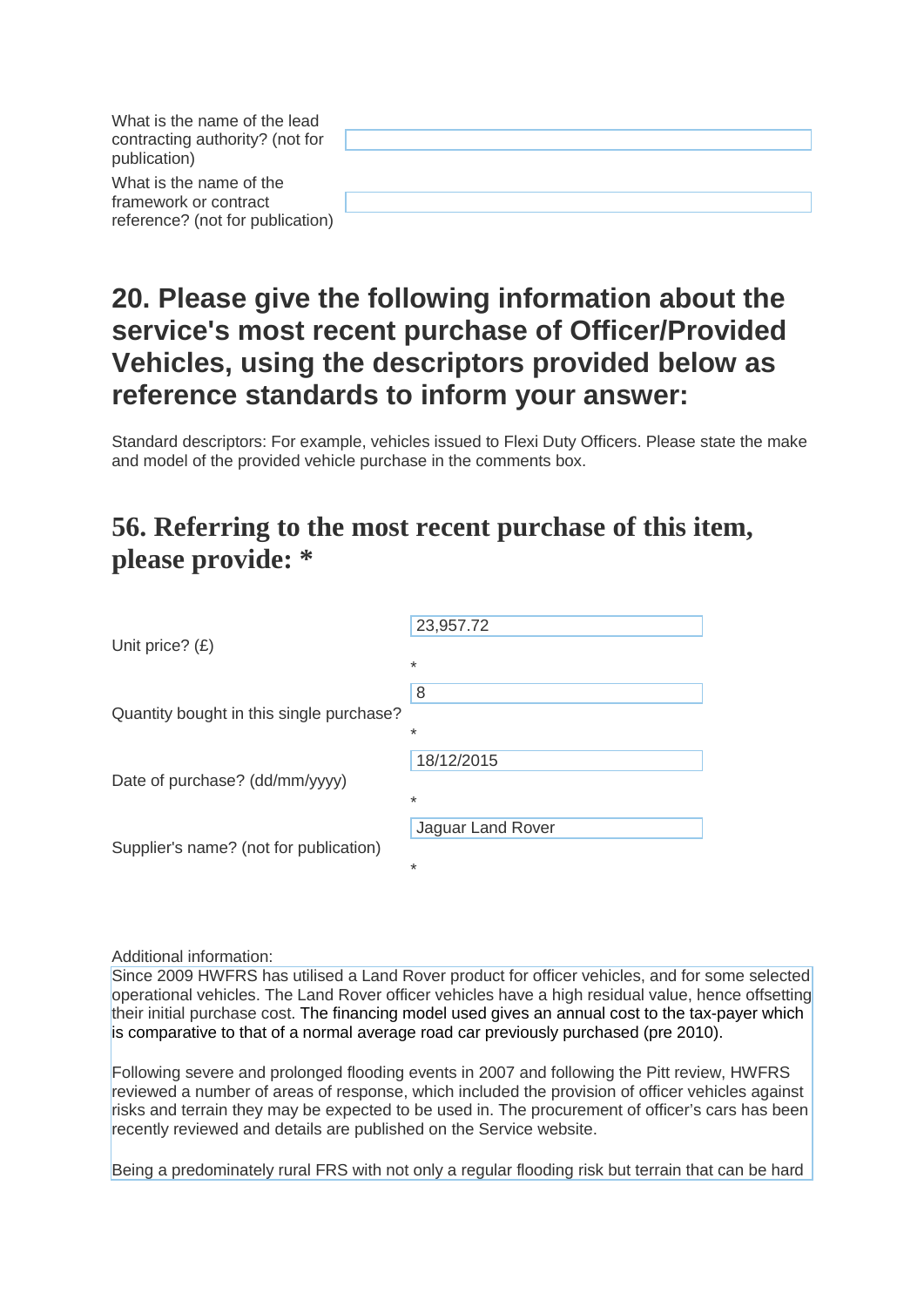to access in normal weather, the Service provides a 4WD capability to every officer to ensure operational effectiveness and mobility in winter weather (flooding, snow and frost). Since 2007 this has proved invaluable in even relatively light winter conditions where snow and ice pose significant challenges and risk to responding officers. With the predominance of minor class roads that have low levels of winter maintenance, alongside remote rural properties on unmade roadways the Land Rover product has proven to be a robust and resilient support in delivering operational effectiveness. The Land rover products used offer resilience in adverse weather throughout the year which avoids vehicles losing traction and leaving the roadway, as well as a high degree of safety for travelling on rural roadways, where a car or similar vehicle would not. The Service also receives preferential rates to use Land Rover facilities in the Service area and deliver wide ranging off road and severe weather training programme at very low cost as a result of using Land Rover products.

#### **57. Was the purchase: \***

|                                                         | Yes | No. |
|---------------------------------------------------------|-----|-----|
| Made under a<br>collaborative framework<br>or contract? |     |     |
| A collaborative (joint)<br>purchase?                    |     |     |

#### **58. If you have answered 'Yes' at least once to the previous question, please detail:**

| What is the name of the lead<br>contracting authority? (not for | <b>HWFRS</b>                    |
|-----------------------------------------------------------------|---------------------------------|
| publication)                                                    |                                 |
| What is the name of the                                         |                                 |
| framework or contract                                           | Crown Commercial Service RM1070 |
| reference? (not for publication)                                |                                 |

#### **21. Please give the following information about the service's most recent purchase of Medium Rescue Pumping Appliance, using the descriptors provided below as reference standards to inform your answer:**

Standard descriptors: Fully equipped Medium Rescue Pumping Appliance (7.5t to 15t). Please do not include costs of portable equipment stowed. BE EN 1846-1:2011, BS EN 1846-2:2009 + A1 2013, BS EN 1846-3:2013. Please indicate tonnage in the comments box.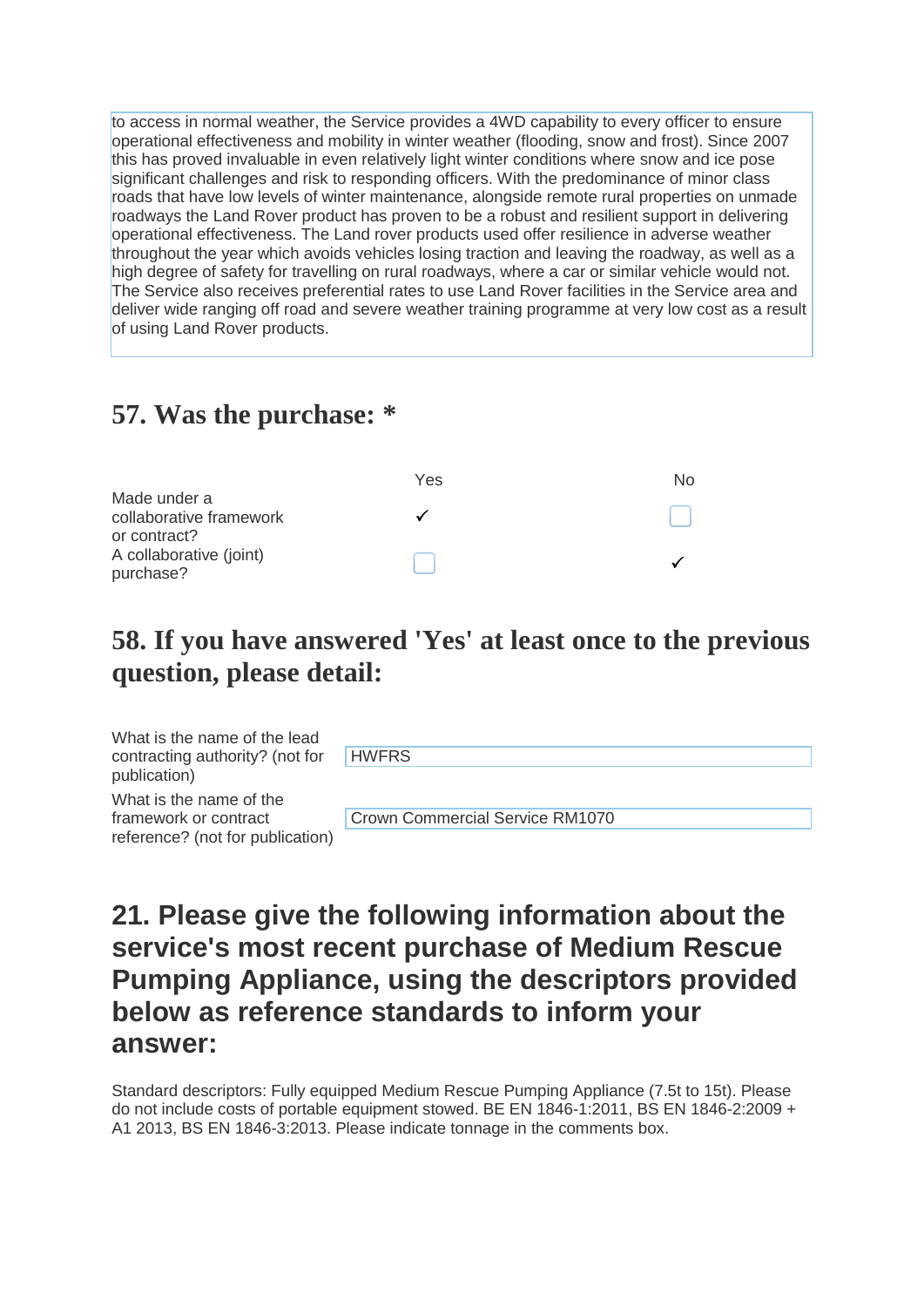#### **59. Referring to the most recent purchase of this item, please provide: \***

| Unit price? $(E)$                        | 235,335<br>$\ast$              |
|------------------------------------------|--------------------------------|
| Quantity bought in this single purchase? | 5<br>$\ast$                    |
| Date of purchase? (dd/mm/yyyy)           | 18/02/2016<br>$\ast$           |
| Supplier's name? (not for publication)   | <b>Emergency One</b><br>$\ast$ |

#### Additional information:

Scania Rescue pump built by E1, with an expected operational life of 15 years. HWFRS have mainly used Scania chassis since 2005 and in the last 11 years have received high levels customer support, low levels of breakdowns and repairs and it may be expected that the vehicles could exceed their 15 year lifespan. This matter is pending a procurement review (2017), where this will be reassessed and compared to other market providers.

The vehicle is a Scania 18t, 280 horse power, 4X2 Safety crew cab, CP28 with a wheel base of 4300mm able to transport 6 FF to an incident. To further increase the vehicle capability in poor winter weather conditions, the vehicle is fitted with a snow chain system operated electronically from the driver's cab. The vehicle comes with a 2010 Godiva fire pump controlled by an electronic pump controller from the pump bay. The pump serves both high and low pressure hoses. Foam if required can be inducted in the hoses. The electronic pump controller has been developed and is both simple and intuitive, and provides faster firefighting capability whilst minimising the potential for errors by embedding pre-arranged operating pressures in the system. The vehicle also has an incident data logger to assist with accident investigation; via its CAN bus wiring system other vehicle and pumping systems are monitored, linked to its tracking ability modifications to the vehicles system can be made via the internet, reducing the time vehicles are off the run due to software problems. Ladder gantries are fitted to carry an assortment of ladders, 13.5 metre, 9 metre and roof ladders. The vehicle comes with local scene lights plus the ability to provide whole area lighting solutions via an extendable 360 light mast. The body work is of co-Polymer construction, better able to cope with small vehicle accidents, i.e. easier to repair in our in house workshop.

#### **60. Was the purchase: \***

Made under a made under a and a and a sollaborative framework and a sollaborative of the solution of the solution of the solution of the solution of  $\checkmark$ 

Yes No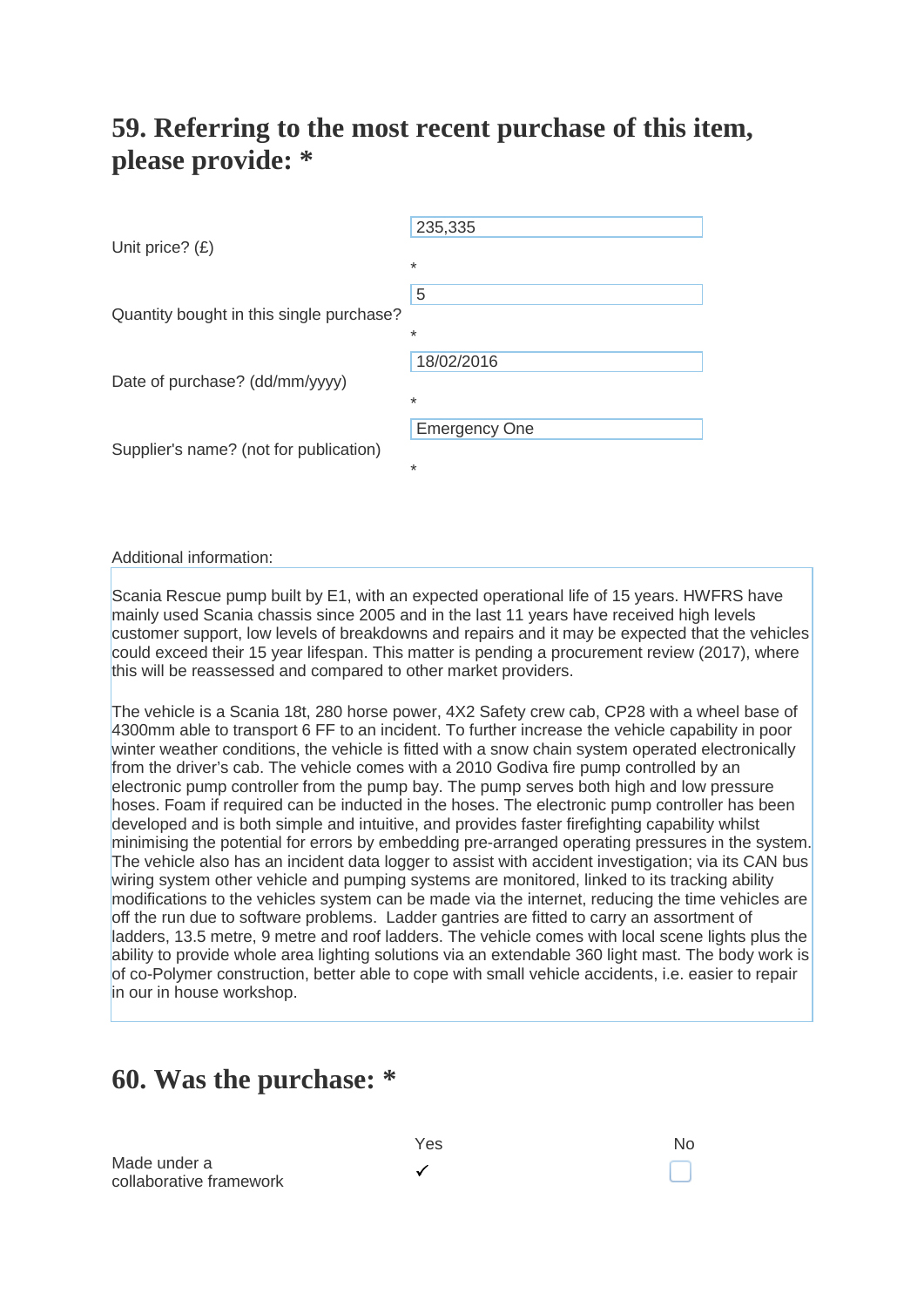|                         | Yes | No |
|-------------------------|-----|----|
| or contract?            |     |    |
| A collaborative (joint) |     |    |
| purchase?               |     |    |

What is the name of the lead contracting authority? (not for publication)

**HWFRS** 

What is the name of the framework or contract

reference? (not for publication) June 2014 to 20th June 2018 Derbyshire FRS, Fleet Options National Procurement Framework for Pumping, Aerial and Special Appliances21st

# **22. Please give the following information about the service's most recent purchase of Tyre used for Medium Rescue Pumping Appliances, using the descriptors provided below as reference standards to inform your answer:**

Standard descriptors: Please provide unit price per tyre most commonly used by the service for MRP appliances. Please indicate the manufacturer, model and size of tyres used in the comments box.

#### **62. Referring to the most recent purchase of this item, please provide: \***

| Unit price? $(E)$                        | 381.04<br>$\ast$                |
|------------------------------------------|---------------------------------|
| Quantity bought in this single purchase? | 1<br>$\ast$                     |
| Date of purchase? (dd/mm/yyyy)           | 10/01/2016<br>$\ast$            |
| Supplier's name? (not for publication)   | <b>ATS Euromaster</b><br>$\ast$ |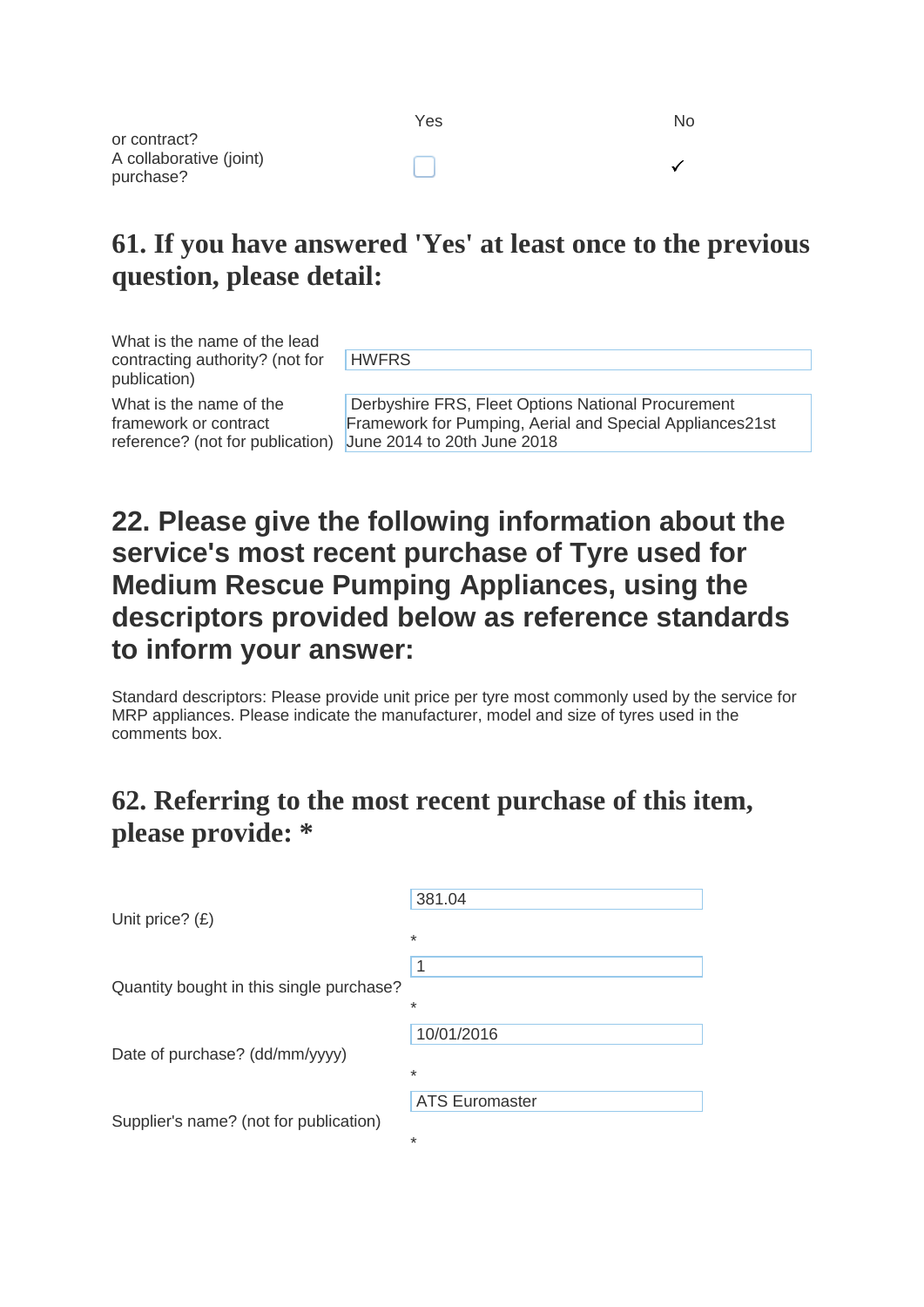#### Additional information: **Michelin 315/70-22.5 MICH MWY 3D XZ VG**

Crown Commercial Service (CCS)

Supply and Fit of Tyres Contract ID: RM955 Start Date: 10/08/2012 End Date: 09/08/2016

Description, This framework agreement has been extended by 2 months to provide continuity of service during the development of a new agreement - the new expiry date is 9 October 2016.

The framework agreement is for the supply and fit of a range of tyres and associated services to UK public sector bodies including central government departments and their arm's length bodies, non departmental public bodies, NHS bodies and local authorities. A choice of lots is available:

Lot 1: Supply and fit of tyres for Police Forces in the UK (including cars, 4x4s, vans, trucks, heavy vehicles and motorcycles)

Lot 2: Supply and fit of tyres to the wider UK public sector (for cars, 4x4s and vans)

Lot 3: Supply and fit of tyres to the wider UK public sector (for trucks, heavy vehicles and buses including retreaded tyres)

Lot 4: Supply and fit of tyres to the wider UK public sector (for motorcycles)

Lot 5: Supply and fit of tyres to the wider UK public sector (for agrarian vehicles)

HWFRS also use when ATS are unable to supply or to deliver a service within our time constraints, other local suppliers to HWFRS, This tends to be on our smaller vehicles.

#### **63. Was the purchase: \***

|                                         | Yes | No |
|-----------------------------------------|-----|----|
| Made under a<br>collaborative framework |     |    |
| or contract?                            |     |    |
| A collaborative (joint)<br>purchase?    |     |    |

#### **64. If you have answered 'Yes' at least once to the previous question, please detail:**

| What is the name of the lead<br>contracting authority? (not for | HWFRS <sup>1</sup> |
|-----------------------------------------------------------------|--------------------|
| publication)                                                    |                    |
| What is the name of the                                         | RM955 through CCS  |
|                                                                 |                    |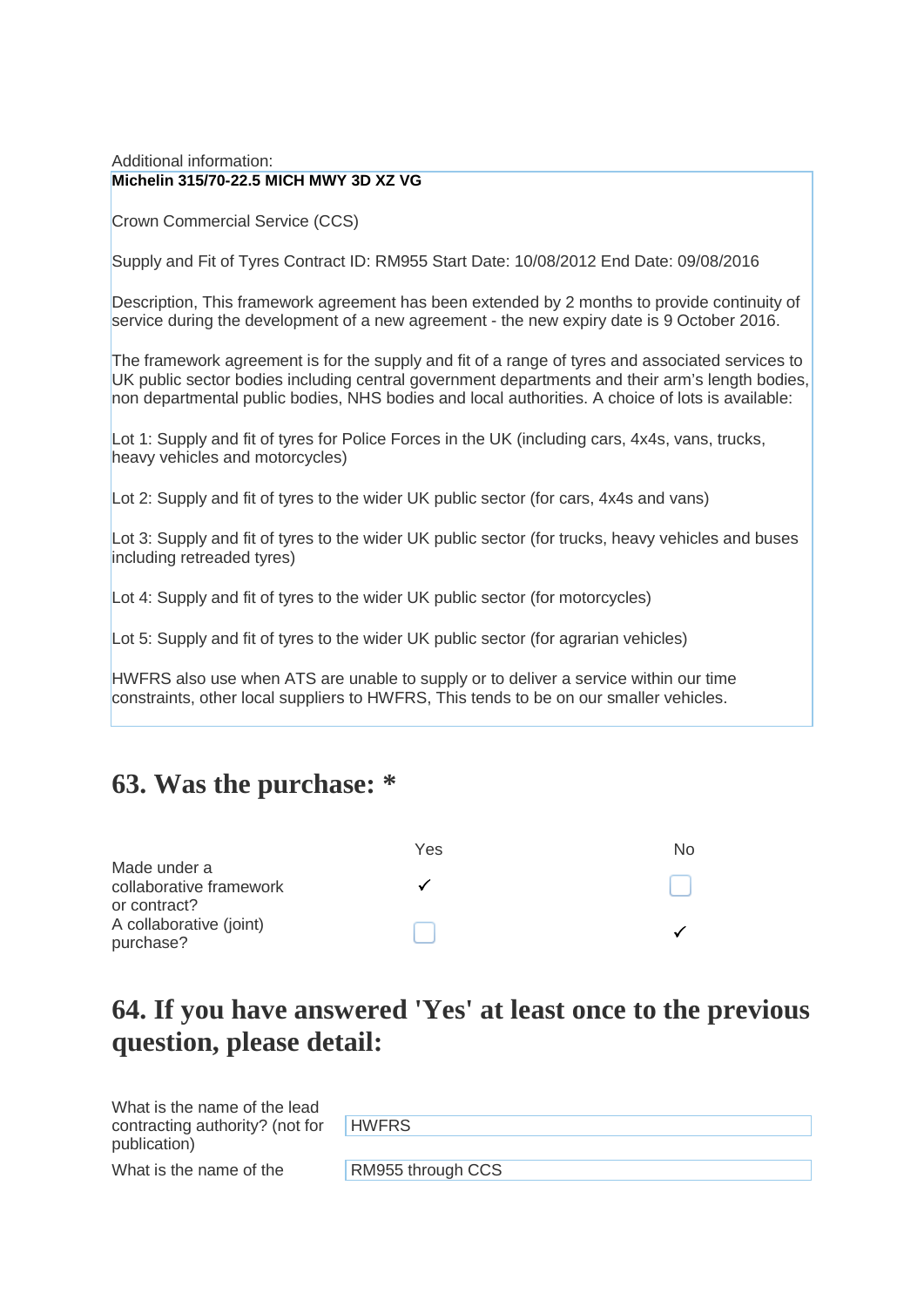# **23. Please give the following information about the service's most recent purchase of car hire services, using the descriptors provided below as reference standards to inform your answer:**

Standard descriptors: Standard size vehicle type Vauxhall Corsa, Renault Clio. Hire costs should include delivery/collection charges. If your service has no record of purchasing these services, please answer 'N/A' in the required boxes and use the comments box for details.

#### **65. Referring to the service's most recent purchase of this service, please provide: \***

|                                                           | N/A     |
|-----------------------------------------------------------|---------|
| Daily rate? (inc. collection and delivery charges)        |         |
|                                                           | $\star$ |
| Total number of days' hire in this single purchase (using |         |
| comments box to detail whether more than one vehicle      |         |
| hire was included)?                                       | $\ast$  |
|                                                           |         |
| Date of purchase? (dd/mm/yyyy)                            |         |
|                                                           | $\ast$  |
|                                                           |         |
| Supplier's name? (not for publication)                    |         |

\*

Additional information:

Not used currently, but may form part of revised strategy in the near future.

#### **66. Was this hire: \***

|                         | Yes | No. |
|-------------------------|-----|-----|
| Made under a            |     |     |
| collaborative framework |     |     |
| or contract?            |     |     |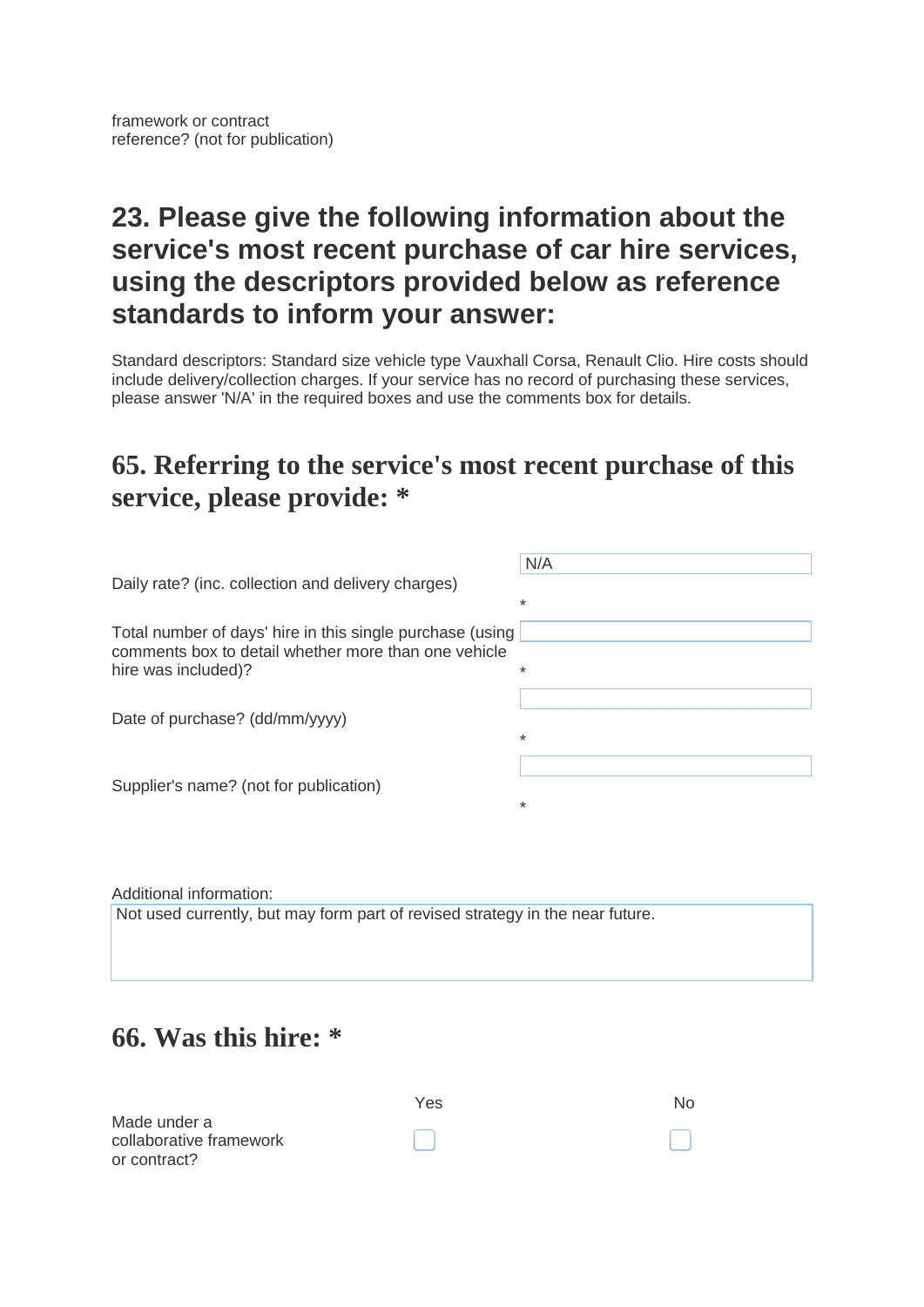|                                           | Yes | No |
|-------------------------------------------|-----|----|
| A collaborative (joint /<br>shared) hire? |     |    |
|                                           |     |    |

| What is the name of the lead<br>contracting authority? (not for<br>publication)      |  |
|--------------------------------------------------------------------------------------|--|
| What is the name of the<br>framework or contract<br>reference? (not for publication) |  |

### **24. Please give the following information about the service's most recent purchase of a laptop PC, using the standard descriptors provided below to inform your answer:**

Standard descriptors: Standard Spec Laptop PC (inc. 3-year NBD warranty). Please use the comments box to detail specifications, and warranty if not 3-yr NBD.

#### **68. Referring to the service's most recent purchase of this item, please provide: \***

|                                          | £349       |
|------------------------------------------|------------|
| Unit price? $(E)$                        | $\ast$     |
|                                          | 21         |
| Quantity bought in this single purchase? | $\ast$     |
|                                          | 02/03/2012 |
| Date of purchase? (dd/mm/yyyy)           | $\ast$     |
|                                          | Insight    |
| Supplier's name? (not for publication)   | *          |
|                                          |            |

Additional information: HP Probook 6550B, i5-520M processor, 250GB HDD, 4GB RAM, 15.6in display. 3 year warranty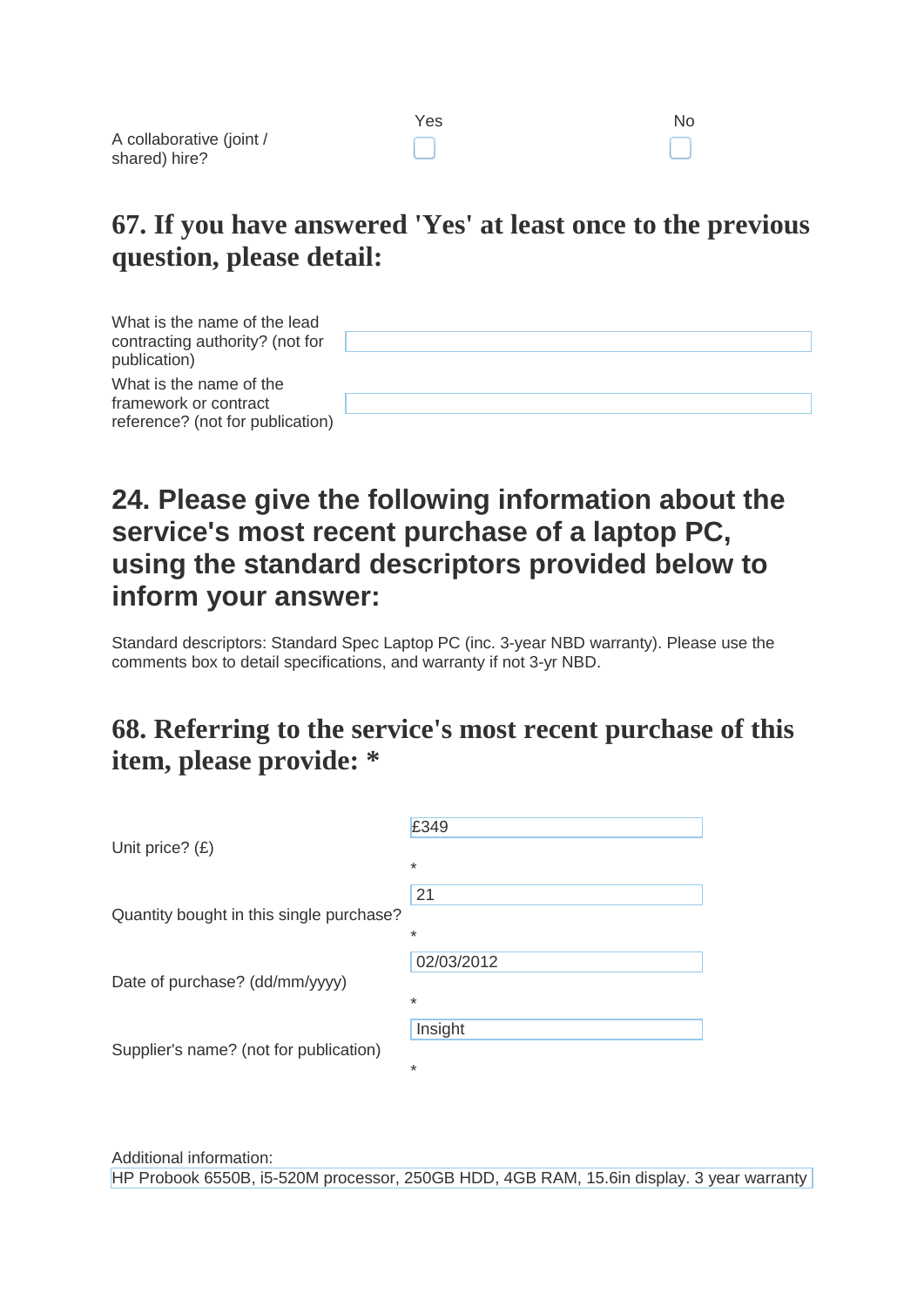#### **69. Was the purchase: \***

|                                                         | Yes | No. |
|---------------------------------------------------------|-----|-----|
| Made under a<br>collaborative framework<br>or contract? |     |     |
| A collaborative (joint)<br>purchase?                    |     |     |

#### **70. If you have answered 'Yes' at least once to the previous question, please detail:**

| What is the name of the lead<br>contracting authority? (not for<br>publication)      |  |
|--------------------------------------------------------------------------------------|--|
| What is the name of the<br>framework or contract<br>reference? (not for publication) |  |

#### **25. Please give the following information about the service's most recent purchase of a PC monitor, using the standard descriptors provided below to inform your answer:**

Standard descriptors: 19" PC monitor inc. cables and 3-year NBD warranty. Please use the comments box to detail different specifications in standards used by the service, including width, additional cost of cables if bought separately, and warranty if not 3-yr NBD.

#### **71. Referring to the service's most recent purchase of this item, please provide: \***

|                                                | 130.47 |
|------------------------------------------------|--------|
| Unit price? $(E)$                              |        |
|                                                | $\ast$ |
| Quantity bought in this single purchase? $ 8 $ |        |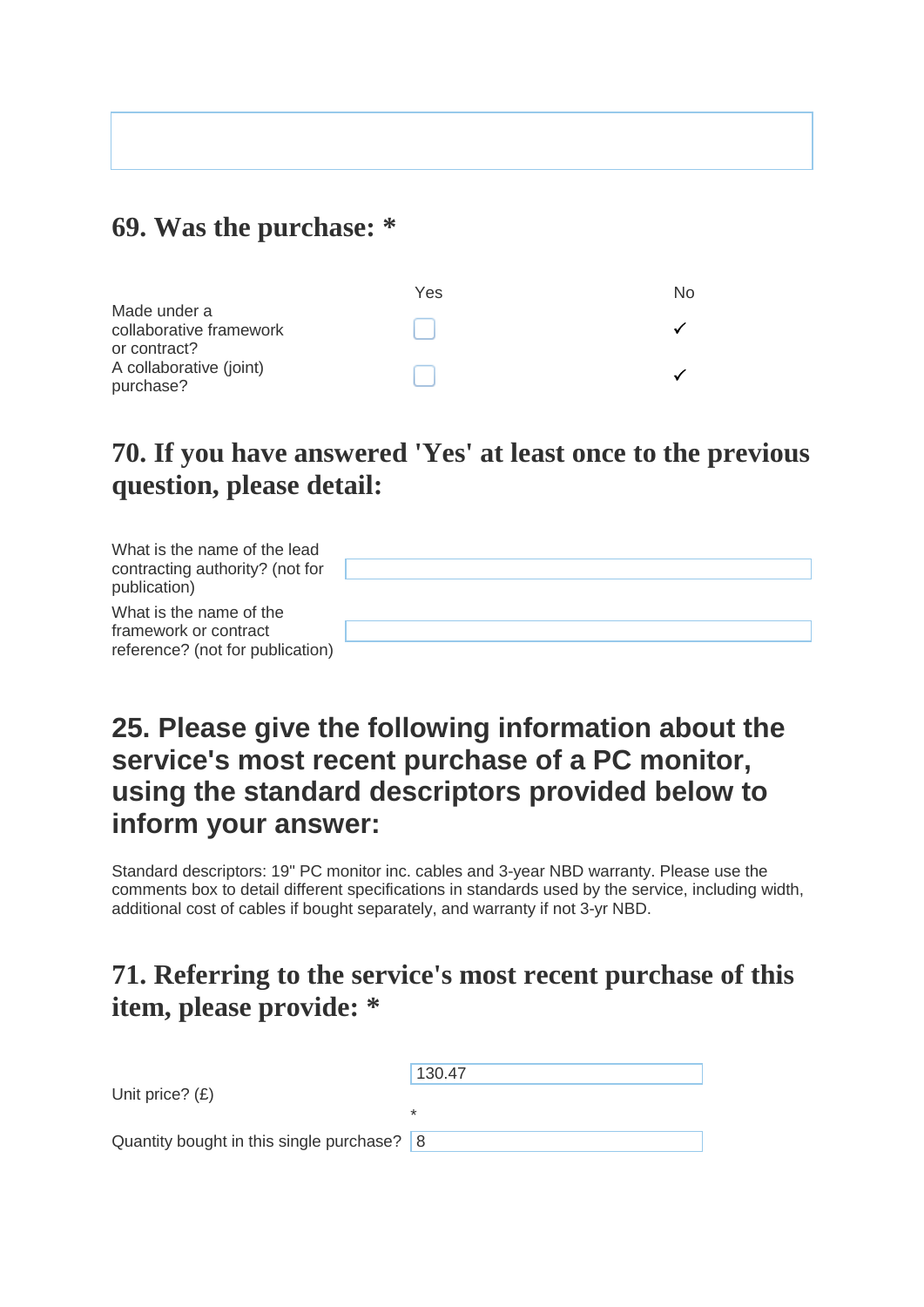|                                        | $\ast$     |
|----------------------------------------|------------|
|                                        | 16/02/2015 |
| Date of purchase? (dd/mm/yyyy)         |            |
|                                        | $\ast$     |
|                                        | Insight    |
| Supplier's name? (not for publication) |            |
|                                        | $\ast$     |

Additional information:

HWFRS has does not purchase 19" monitors, those purchased have been Iiyama B2480HS 24" 1920x1080p Analogue, DVI, HDMI ports. Analogue and DVI leads supplied with monitor. 3 year warranty.

#### **72. Was the purchase: \***

|                                                      | Yes | No. |
|------------------------------------------------------|-----|-----|
| Made under a<br>collaborative framework              |     |     |
| or contract?<br>A collaborative (joint)<br>purchase? |     |     |

#### **73. If you have answered 'Yes' at least once to the previous question, please detail:**

| What is the name of the lead<br>contracting authority? (not for<br>publication)      |  |
|--------------------------------------------------------------------------------------|--|
| What is the name of the<br>framework or contract<br>reference? (not for publication) |  |

# **26. Please give the following information about the service's most recent purchase of a desktop PC,**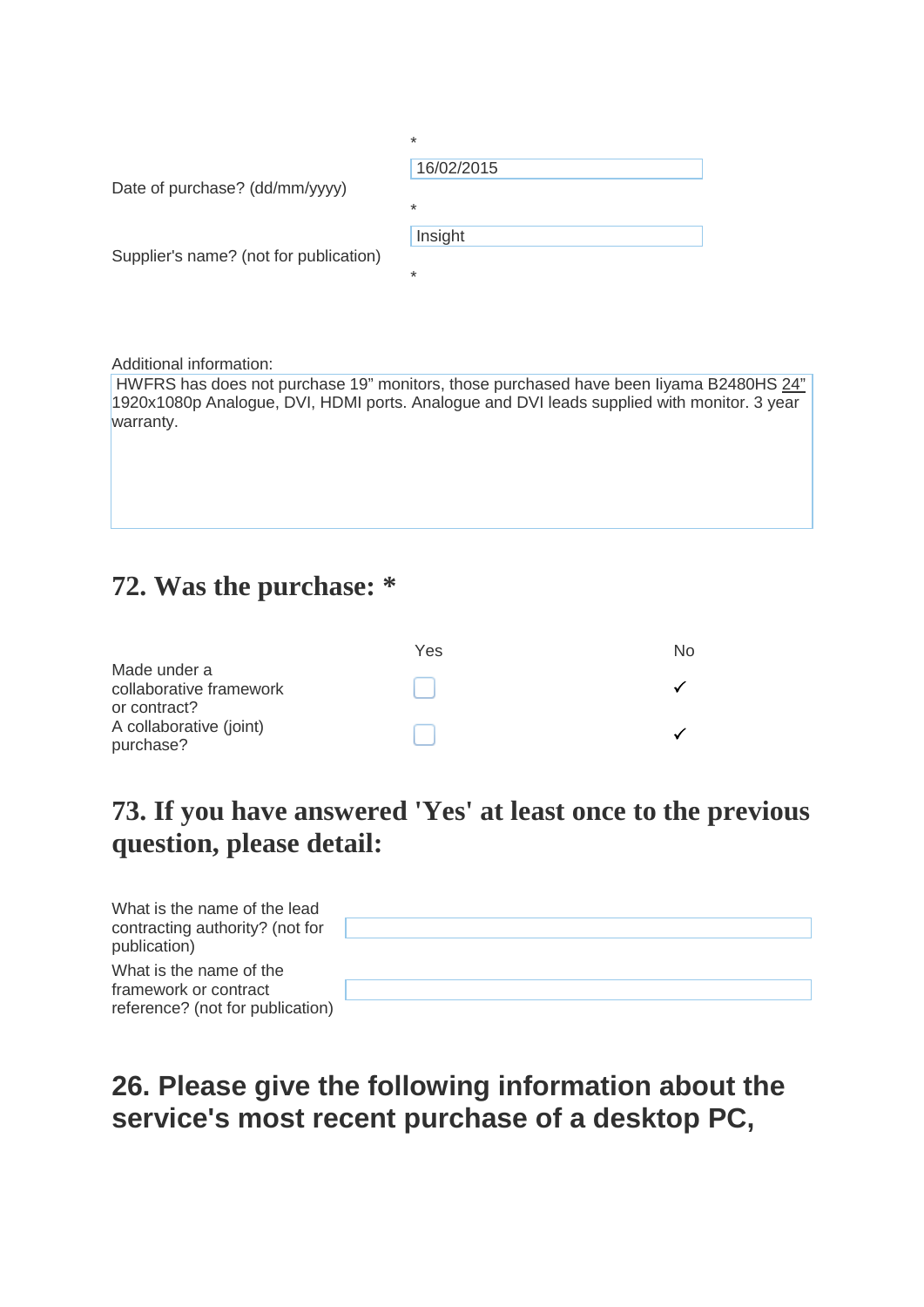#### **using the standard descriptors provided below to inform your answer:**

Standard descriptors: Standard Spec Desktop PC (inc. 3-year NBD warranty). Please use the comments box to detail specifications, and warranty if not 3-yr NBD.

#### **74. Referring to the service's most recent purchase of this item, please provide: \***

| Unit price? $(E)$                        | 285.00               |
|------------------------------------------|----------------------|
|                                          | $\ast$               |
| Quantity bought in this single purchase? | 20<br>$\ast$         |
| Date of purchase? (dd/mm/yyyy)           | 12/10/2015<br>$\ast$ |
| Supplier's name? (not for publication)   | Insight<br>*         |

Additional information: HP 280G1 microtower, i5-4590s processor, 500GB SATA HDD, 4GB RAM, 1 Year NBD warranty

### **75. Was the purchase: \***

|                                                      | Yes | No |
|------------------------------------------------------|-----|----|
| Made under a<br>collaborative framework              |     |    |
| or contract?<br>A collaborative (joint)<br>purchase? |     |    |

# **76. If you have answered 'Yes' at least once to the previous question, please detail:**

What is the name of the lead